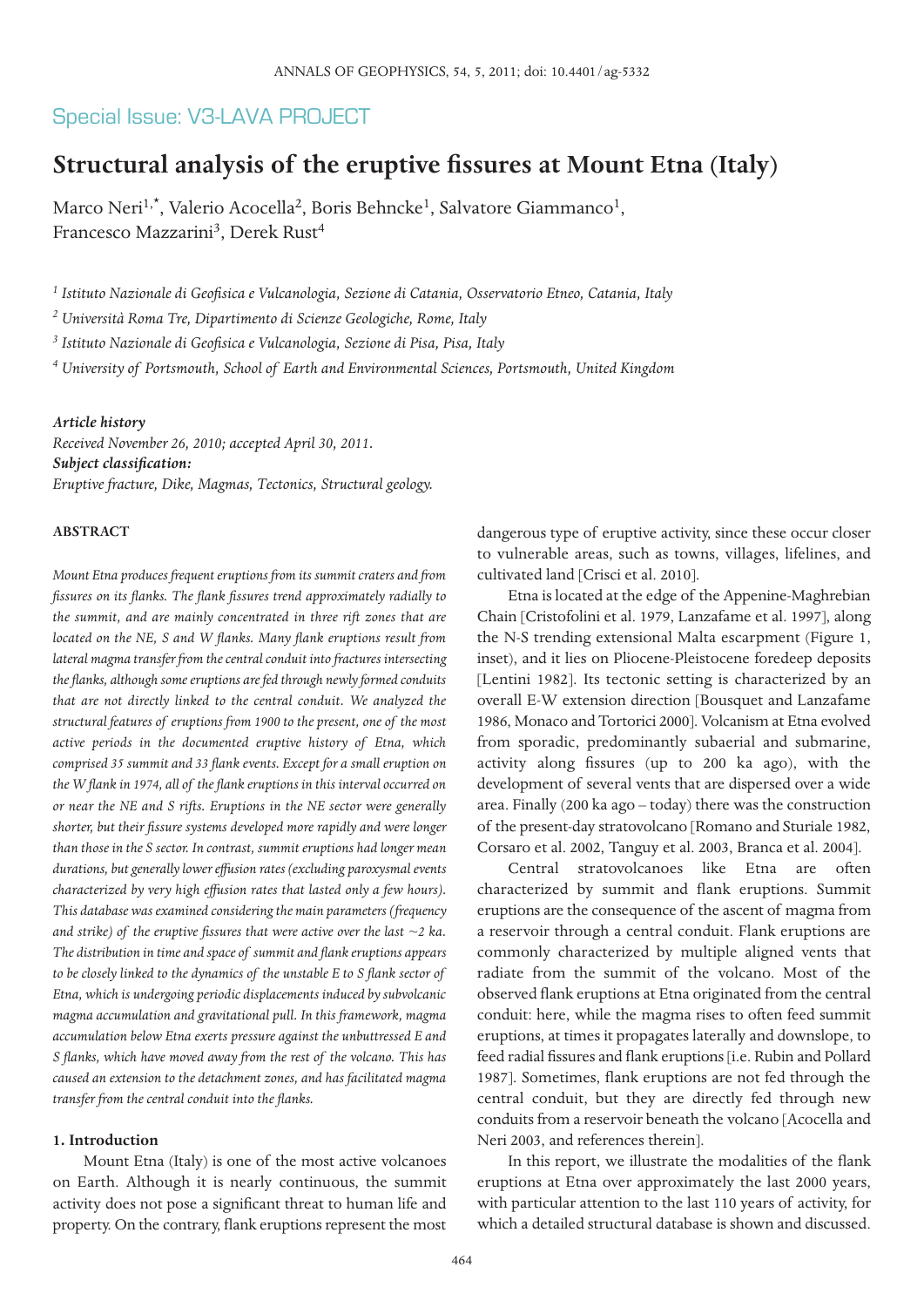

Figure 1. Simplified structural map of Mount Etna (a), showing the distribution of Etnean volcanics, eruptive fissures and major pyroclastic cones produced by flank eruptions, significant fault systems, and the sector of the volcano that is affected by flank instability-induced displacement. Arrows indicate directions of movement for different portions of the mobile flank sector. Inset at top: LIDAR-derived digital elevation model of the summit crater complex [Neri et al. 2008b]. CC, central craters; PFS, Pernicana fault system; RFS, Ragalna fault system; TF, Trecastagni fault; TMF, Tremestieri fault. The pre-Quaternary sedimentary rocks include the AMC and CGF deposits. The regional tectonic context is shown in inset (b); AMC, Appenine-Maghrebian Chain; CGF, Gela‐Catania foredeep; HF, Hyblean foreland; ME, Malta Escarpment; CoF, compressional front; EF, extensional front; the area outlined by the broken line is the area enlarged in (a).

The main goal is the construction of an interpretative model of the transfer of magma within the volcanic edifice, to define the main structural parameters, and possibly, the role of the magmatic intrusions in the framework of the instability of the volcano flanks.

### **2. Types and frequency of Mount Etna eruptions**

Mount Etna is the highest active volcano in Europe (at 3,329 m above sea level [asl] in summer 2007) [Neri et al. 2008b], and it has an open central conduit that feeds four summit craters that are located close to the W rim of the Valle del Bove depression: Voragine (VOR; active since 1945 inside the former central crater), the NE Crater (active since 1911), Bocca Nuova (BN; active since 1968), and the SE Crater (SEC; active since 1971) (Figure 1). The volcanic activity is mainly focused at the summit of the volcano, and

it generates gas emissions, strombolian to paroxysmal (Hawaiian, violent Strombolian to sub-Plinian) activity, and lava overflows (Figure 2) from one of these summit craters, producing so-called "summit eruptions".

At times, the volcanic activity occurs along radial fissures that form flank eruptions from three main "rift zones" [Rittmann 1973, Corazzato and Tibaldi 2006]: the NE Rift, the S Rift and the W Rift (Figure 1). In these cases, magma moves upwards through the central conduit, and at shallow levels (a few hundreds of meters, up to 1-3 km) it propagates laterally, penetrating, in most cases, into the rift zones (Figure 3a). Thus, these eruptions are fed by the central conduit rather than directly from the magma reservoir [McGuire and Pullen 1989, Tanguy and Kieffer 1993, Bousquet and Lanzafame 2001]. This type of eruption was named as "central-lateral" by Acocella and Neri [2003]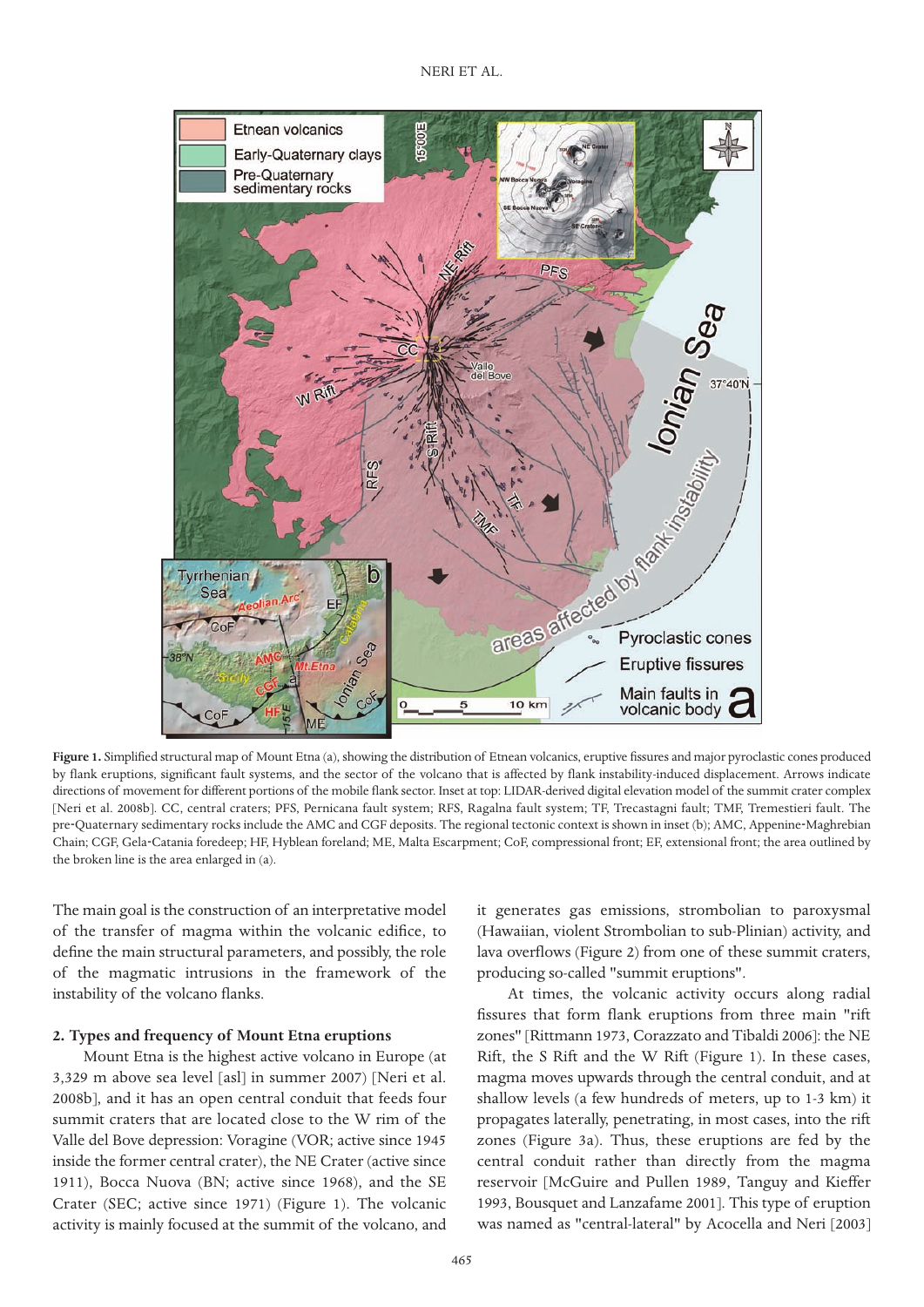

**Figure 2.** Aerial view of a typical lava overflow from one of the Etna summit craters, the Bocca Nuova, in October 1999. Such overflows are directly fed through the central conduit system, which leads up to the four summit craters of Etna.



**Figure 3.** Conceptual model of the two types of flank eruptions at Etna, central-lateral (a) *versus* eccentric (or peripheral) (b), as illustrated by the two phases of the 2002-2003 eruption. (a) Lateral transfer of magma from the central conduit (the NE Crater) into the NE Rift leads to a typical central-lateral eruption, with numerous vents aligned along a downslope-propagating eruptive fissure system of more than 5 km long (October 27 – November 5, 2002). (b) Eruptive activity on the upper S flank is fed through a new, eccentric conduit, and restricted to a relatively short fissure with fewer vents. The activity here is characterized by much more enhanced explosivity compared to the central-lateral activity on the NE Rift (October 28, 2002 – January 28, 2003). Both central-lateral and eccentric activities occurred simultaneously during the 2001 and 2002-2003 eruptions.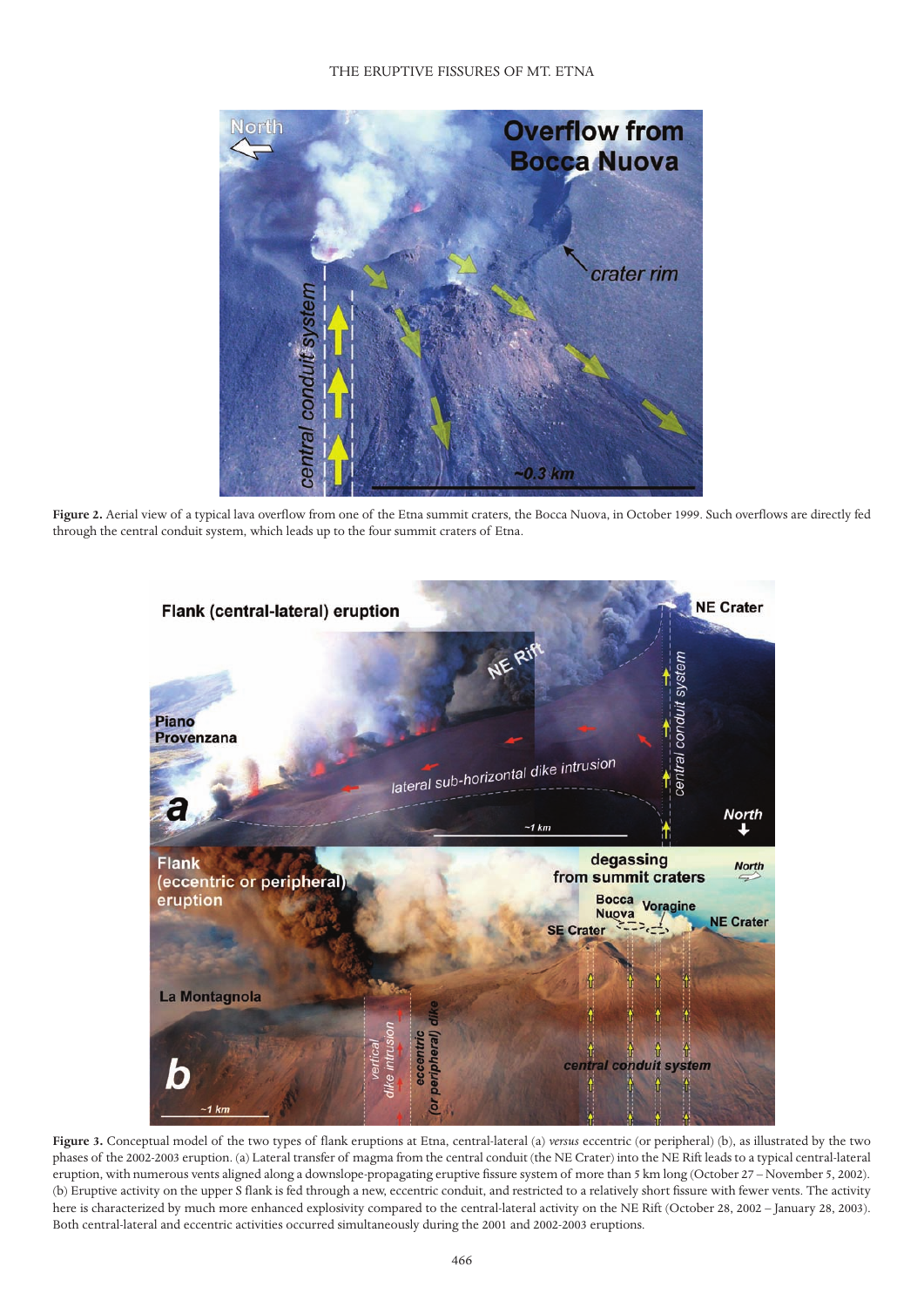

**Figure 4.** Cumulative magma output at Mount Etna from 1900 to 2010, showing how higher mean output rates and larger individual events are linked to periods when there are clusters of flank eruptions (marked with gray shading). These periods are also marked by enhanced movement of the unstable flank sectors [see Behncke and Neri 2003, Walter et al. 2005, Allard et al. 2006, Neri et al. 2004, Neri et al. 2009, Solaro et al. 2010]. Dashed arrows indicate three periods (1908-1949, 1950-1970, 1071-2010) that were characterized by different outputs (numbers on the arrows give the average eruption rate of each period).

and Neri et al. [2005]. The same mechanism of intrusion has been commonly observed at Hawaii [Holcomb 1987, Lockwood et al. 1987], Stromboli [Neri et al. 2008a], Vesuvius [Acocella et al. 2009, and references therein], Nyiragongo [Tedesco et al. 2007], Miyakejima [Geshi et al. 2002, 2010], Izu-Oshima [Sumner 1998], Taveuni [Cronin et al. 2001], Huaynaputina [Adams et al. 2001], and Piton de la Fournaise [McClelland et al. 1989, Peltier et al. 2008].

A few flank eruptions have been triggered by magmatic intrusions that are not fed through the central conduit, as shown by any lack of continuity between the flank eruptions and the summit craters of the volcano (in terms of seismicity, surface deformation, and petro-chemical data). These eruptions are possibly directly fed by the reservoir beneath the volcano, and they are here named as "eccentric" or "peripheral" eruptions [Rittman 1973, Acocella and Neri 2003] (Figure 3b). This type of eruption was first described for Lamongan volcano [Kemmerling 1922] and has also been observed at Miyakejima [McClelland et al. 1989] and Fernandina [Jonsson et al. 1999] volcanoes. Stress fields controlled by regional tectonics have been commonly invoked to explain the dynamics of the lateral flow of magma from reservoirs, and thus the occurrence of peripheral eruptions [Gudmundsson 1987, 1998]. Nevertheless, all of these mentioned peripheral eruptions, except for Lamongan, occurred within volcanic edifices at least 2,000 m high. This suggests that as an alternative to a regional component, peripheral volcanic activity can also be influenced by a component of stress due to the load of the volcano [Acocella and Neri 2009].

While the summit activity is close to continuous at Etna,

flank eruptions (both central-lateral and eccentric) occur at irregular intervals, in a range of less than one year to several decades, and they appear to be organized in cycles. Indeed, Behncke and Neri [2003] suggested that the cycles occurred on two main time scales: in the long-term, and in the shortterm. A long-term cycle lasts several centuries and consists of three phases: a first phase characterized by low levels of activity, mainly at the summit, and two subsequent phases during which flank eruptions become more frequent and more voluminous, especially during the third culminative phase [Wadge et al. 1975 and Guest and Murray 1979].

Conversely, short-term eruptive cycles last several decades. In the recent history of Etna, short-term cycles have been common since 1865, and consist of three distinct phases: (a) a period of eruptive quiescence that lasts  $\leq 3.5$ years; (b) a period of more or less continuous summit activity that lasts from 6 to 16 years; and (c) a series of flank eruptions that often have intervening summit activity, and that extend from 9 to 22 years. The last eruptive cycle of Etna began after the 1991-1993 flank eruption, and it has developed into 8 years of progressively more frequent summit activity, followed by a series of flank and summit eruptions. There have been four important flank eruptions since 2001 (Figure 4) [Allard et al. 2006, Neri et al. 2009].

Here we review the eruptive history of the Etna volcano over the last 110 years, as organized into a database (Table 1). Furthermore, to expand the number of structural elements that can be analyzed as much as possible, we consider also the main parameters (frequency and strike) of the eruptive fissures up to  $\sim$ 2 ka BP that are still visible on the flanks of the volcano, or that have been covered by recent lava, but are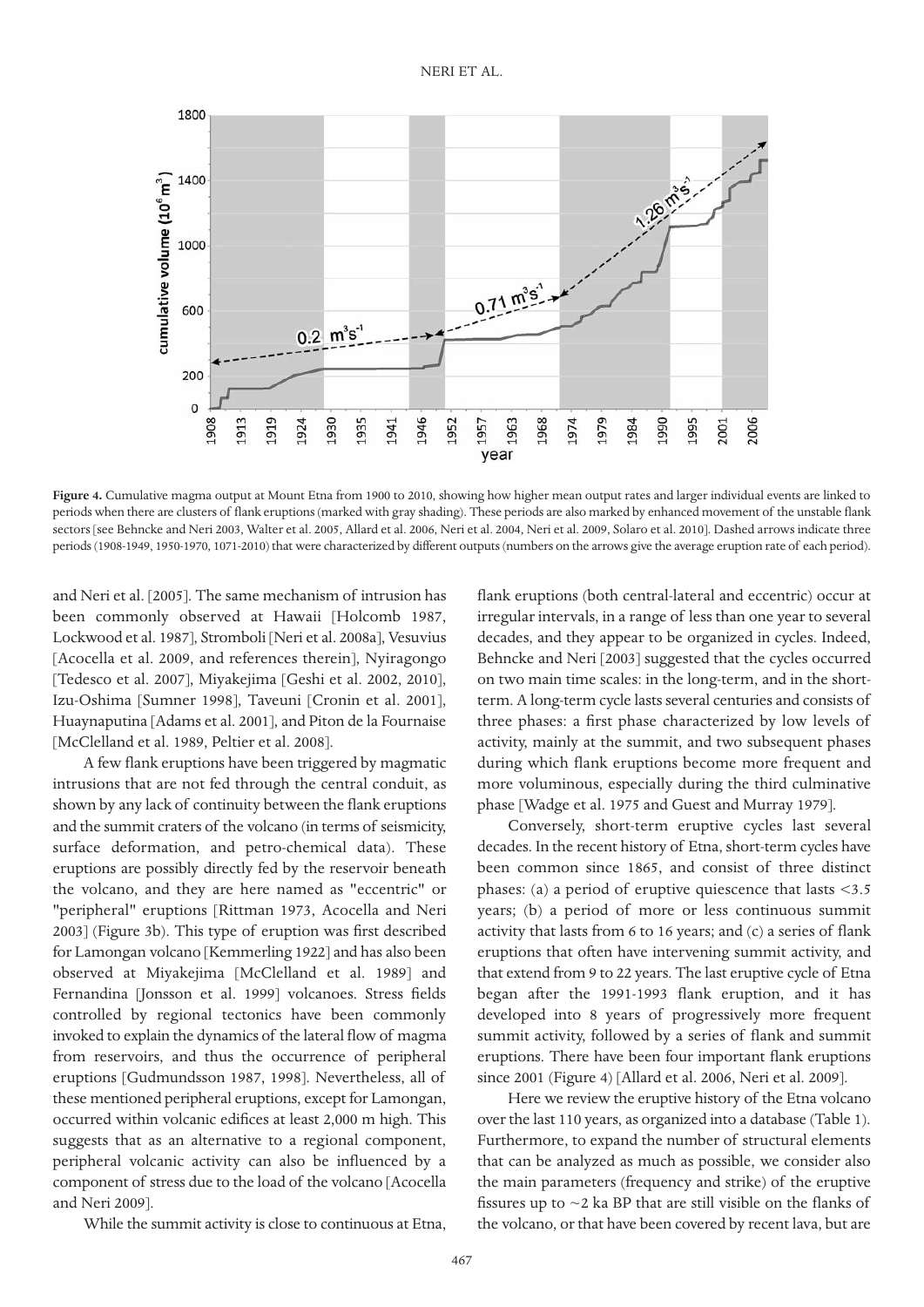|            | $(m^3s^{-1})$<br>mean<br>rate                                                                                                                                                                                                                                                                                                                                                                                                                                                                                                                                                                                                                                                                                                                | 33.00           | 28.00            |                                       | 50.80                                |                                                                 | $7.00\,$                       | 29.00                                         | 27.30                                   |                                                                     | 37.60                             |                                     |                        |                        | 9.20                      | 39.30                 | 4.73                   | 3.60                                                                                  | 3.30                                                             |                        |                         |                                                              |                                                        |                                                                                                                                       | 1.78                                                                                                                                |  |  |    |
|------------|----------------------------------------------------------------------------------------------------------------------------------------------------------------------------------------------------------------------------------------------------------------------------------------------------------------------------------------------------------------------------------------------------------------------------------------------------------------------------------------------------------------------------------------------------------------------------------------------------------------------------------------------------------------------------------------------------------------------------------------------|-----------------|------------------|---------------------------------------|--------------------------------------|-----------------------------------------------------------------|--------------------------------|-----------------------------------------------|-----------------------------------------|---------------------------------------------------------------------|-----------------------------------|-------------------------------------|------------------------|------------------------|---------------------------|-----------------------|------------------------|---------------------------------------------------------------------------------------|------------------------------------------------------------------|------------------------|-------------------------|--------------------------------------------------------------|--------------------------------------------------------|---------------------------------------------------------------------------------------------------------------------------------------|-------------------------------------------------------------------------------------------------------------------------------------|--|--|----|
|            | $\sqrt{\frac{1}{2}}$ volume<br>$_{\rm total}$                                                                                                                                                                                                                                                                                                                                                                                                                                                                                                                                                                                                                                                                                                | 2.15            | 65.20            |                                       | 57.02                                |                                                                 | 1.22                           | 78.50                                         | 42.50                                   |                                                                     | 1.76                              |                                     |                        |                        | 11.91                     | 10.20                 | 151.99                 | 4.23                                                                                  | $\Xi$                                                            |                        |                         |                                                              |                                                        |                                                                                                                                       | 23.90                                                                                                                               |  |  |    |
| tephra     | $(10^6 \text{m}^3) (10^6 \text{m}^3) (10^6 \text{m}^3)$ $(10^6 \text{m}^3)$                                                                                                                                                                                                                                                                                                                                                                                                                                                                                                                                                                                                                                                                  | 0.15            | 0.20             |                                       | $1.62\,$                             |                                                                 |                                | 0.50                                          | 2.50                                    |                                                                     | 0.10                              |                                     |                        |                        | 0.03                      | 0.20                  | 0.63                   | 0.60                                                                                  | 0.21                                                             |                        |                         |                                                              |                                                        |                                                                                                                                       | 5.00                                                                                                                                |  |  |    |
|            | volume volume                                                                                                                                                                                                                                                                                                                                                                                                                                                                                                                                                                                                                                                                                                                                | 2.00            | 65.00            |                                       | 55.40                                |                                                                 | 1.22                           | 78.00                                         | 40.00                                   |                                                                     | 1.66                              |                                     |                        |                        | 11.88                     | 10.00                 | 151.36                 | 3.63                                                                                  | 0.90                                                             |                        |                         |                                                              |                                                        |                                                                                                                                       | 18.90                                                                                                                               |  |  |    |
| lava flows | area                                                                                                                                                                                                                                                                                                                                                                                                                                                                                                                                                                                                                                                                                                                                         | $\overline{ }$  | 4.92             |                                       | 5.54                                 |                                                                 | 0.27                           | 6,48                                          | $\sim$                                  |                                                                     | $\!0.83\!$                        |                                     |                        |                        | 1.98                      | 2.87                  | $10.88\,$              | 1.45                                                                                  | 0.31                                                             |                        |                         |                                                              |                                                        |                                                                                                                                       | $1.84\,$                                                                                                                            |  |  |    |
|            | $_{\rm length}$<br>(km)<br>max                                                                                                                                                                                                                                                                                                                                                                                                                                                                                                                                                                                                                                                                                                               | 4.45            | 11.00            |                                       | 8.50                                 |                                                                 | $1.40$                         | 11.50                                         | 9.15                                    |                                                                     | 4.10                              |                                     |                        |                        | 6.60                      | 4.60                  | 9.70                   | 2.4                                                                                   | 2.6                                                              |                        |                         |                                                              |                                                        |                                                                                                                                       | $3.8\,$                                                                                                                             |  |  |    |
|            | notes and/or new apparatus                                                                                                                                                                                                                                                                                                                                                                                                                                                                                                                                                                                                                                                                                                                   | Bocche del 1908 | Monti Riccò      | Birth of NEC, preceded by CC activity | Complex system of eruptive fractures | Strong fire-fountaining episode and rheomor-<br>phic lava flows | Dry fractures on upper S flank | Monte Corbara                                 | Bocche del 1928, destruction of Mascali | Intermittent explosive and intracrater effusive<br>activity from CC | Vents close to M. Frumento Supino | Powerful explosive activity from CC | Birth of VOR within CC | Several lava fountains | No appreciable seismicity | Bi-radial eruption    | Monte Gaetano Platania | Lava overflow preceded by intracrater lava ef-<br>fusion and cone growth since 8 July | Lava overflows from CC and subterminal fis-<br>sure in upper VdB | Lava overflows from CC | Lava overflows from NEC | Growth of an extensive lava flow-field to N<br>and NE of NEC | Three episodes of strong explosive activity<br>from CC | with lava overflows from CC 12-13 May 1961<br>Growth of an extensive lava flow-field to N<br>and NE of NEC; strong explosive activity | Intense, often episodic explosive activity and<br>lava overflows from CC; lava effusion from<br>fissure on E side of CC in February |  |  |    |
|            | max width of<br>the fracture<br>field<br>$\widehat{\Xi}$                                                                                                                                                                                                                                                                                                                                                                                                                                                                                                                                                                                                                                                                                     |                 | 1410             |                                       |                                      |                                                                 |                                |                                               |                                         |                                                                     | 60                                |                                     |                        |                        | 150                       |                       | 400                    |                                                                                       |                                                                  |                        |                         |                                                              |                                                        |                                                                                                                                       |                                                                                                                                     |  |  |    |
|            | mean speed<br>propagation<br>(m/s)<br>$_{\rm of}$                                                                                                                                                                                                                                                                                                                                                                                                                                                                                                                                                                                                                                                                                            |                 | 0.10             |                                       | 0.09                                 |                                                                 |                                | 0.05                                          | 0.04                                    |                                                                     | 0.12                              |                                     |                        |                        | $\rm 0.08$                | $0.07\,$              | 0.26                   |                                                                                       |                                                                  |                        |                         |                                                              |                                                        |                                                                                                                                       |                                                                                                                                     |  |  |    |
|            | propagation<br>duration of<br>ê                                                                                                                                                                                                                                                                                                                                                                                                                                                                                                                                                                                                                                                                                                              |                 | 15               |                                       | 15                                   |                                                                 |                                | 25.5                                          | 56                                      |                                                                     | $\sqrt{2}$                        |                                     |                        |                        | $18$                      | 13                    | $\sim$                 |                                                                                       |                                                                  |                        |                         |                                                              |                                                        |                                                                                                                                       |                                                                                                                                     |  |  |    |
| vent       | azimuth<br>$\mathbb{C}$                                                                                                                                                                                                                                                                                                                                                                                                                                                                                                                                                                                                                                                                                                                      | 135; 170        | 90 180; 225; 265 |                                       |                                      |                                                                 |                                | 30; 45                                        |                                         | 180; 325                                                            | 30; 40                            | 70                                  |                        | 185; 235               |                           |                       |                        | 355; 0; 20; 40                                                                        | 210; 340; 330                                                    | $\overline{6}$         |                         | 130                                                          |                                                        |                                                                                                                                       |                                                                                                                                     |  |  | 95 |
|            | length<br>$\widehat{\Xi}$                                                                                                                                                                                                                                                                                                                                                                                                                                                                                                                                                                                                                                                                                                                    | 4250            | $\overline{5}$   |                                       | $\Xi$<br>47                          |                                                                 | 1780                           | 4275                                          | 4885                                    |                                                                     | $\circ$                           |                                     |                        |                        | 5200                      | 3095                  | 1850                   |                                                                                       | 156                                                              |                        |                         |                                                              |                                                        |                                                                                                                                       | 28                                                                                                                                  |  |  |    |
|            | max-min<br>(m a.s.l.)<br>altitude                                                                                                                                                                                                                                                                                                                                                                                                                                                                                                                                                                                                                                                                                                            | 2800-2275       | 2300 - 1900      | 3160                                  | 2550 - 1625                          |                                                                 | $3100 - 2025$                  | 2500 - 1800                                   | 2700 - 1200                             |                                                                     | $2800 - 2500$ 21                  |                                     |                        |                        | 3050 - 2200               | 3240 - 1990           | 2850-2200              | 3200                                                                                  | 3300 - 2700                                                      |                        |                         |                                                              |                                                        |                                                                                                                                       | 3200 - 2900                                                                                                                         |  |  |    |
|            | location                                                                                                                                                                                                                                                                                                                                                                                                                                                                                                                                                                                                                                                                                                                                     | УB              | S Rift           | NE Crater                             | NE Rift                              | NE Crater                                                       | NE Rift                        | NE Rift                                       | NE flank                                | CC                                                                  | SW flank                          | S                                   | CC                     | CC; NE Crater          | NE Rift                   | Summit area; NW flank | УB                     | NE Crater                                                                             | CC; VB                                                           | $_{\rm CC}$            | NE Crater               | NE Crater                                                    | CC                                                     | CC; NE Crater                                                                                                                         | CC; VB                                                                                                                              |  |  |    |
|            | (days) eruption<br>duration type of                                                                                                                                                                                                                                                                                                                                                                                                                                                                                                                                                                                                                                                                                                          | $\mathbb{L}$    | $\mathbb{L}$     | S                                     | $\mathbb{L}$                         | S                                                               | $\mathbb{I}$                   | $\mathbb{L}$                                  | $\mathbb{L}$                            | S                                                                   | $\mathbb{L}$                      | $\infty$                            | $\infty$               | $\infty$               | $\square$                 | $S + F$               | $\mathbb{L}$           | S                                                                                     | $5+5$                                                            | S                      | S                       | S                                                            | $\infty$                                               | S                                                                                                                                     | $\rm S+F$                                                                                                                           |  |  |    |
|            |                                                                                                                                                                                                                                                                                                                                                                                                                                                                                                                                                                                                                                                                                                                                              | 0.75            | 27               | 45                                    | $13\,$                               | $\stackrel{\rightharpoonup }{\vee}$                             | $\mathcal{L}$                  | $\overline{31}$                               | 18                                      |                                                                     | 0.54                              | $\circ$                             |                        | $\overline{18}$        | 15                        | $\mathfrak{S}$        | 372                    | 136                                                                                   | 4                                                                | $\circ$                | 18                      | $\sim\!1060$                                                 | $\overline{0}$                                         | $\sim\!1100$                                                                                                                          | 155                                                                                                                                 |  |  |    |
|            | dd/mm/aaaa<br>end                                                                                                                                                                                                                                                                                                                                                                                                                                                                                                                                                                                                                                                                                                                            | 30/04/1908      | 18/04/1910       | 10/07/1911                            | 22/09/1911                           | 24/06/1917                                                      | 01/12/1918                     | 18/07/1923                                    | 20/11/1928                              | 29/06/1942                                                          | 01/07/1942                        | 05/07/1942                          | ??/11/1945             | 23/02/1947             | 10/03/1947                | 05/12/1949            | 01/12/1951             | 02/12/1955                                                                            | 02/03/1956                                                       | 08/04/1956             | 03/05/1957              | 27/07/1960                                                   | 05/08/1960                                             | ??/01/1964                                                                                                                            |                                                                                                                                     |  |  |    |
|            | $\mathrm{d} \mathrm{d}/\mathrm{mm}/\mathrm{aaa}$<br>$onset$                                                                                                                                                                                                                                                                                                                                                                                                                                                                                                                                                                                                                                                                                  | 29/04/1908      | 23/03/1910       | 27/05/1911                            | 10/09/1911                           | 24/06/1917                                                      | 30/11/1918                     | 17/06/1923                                    | 02/11/1928                              | 9861/ü/il                                                           | 30/06/1942                        | 30/06/1942                          | ??/11/1945             | 05/02/1947             | 24/02/1947                | 02/12/1949            | 25/11/1950             | 18/07/1955                                                                            | 28/02/1956                                                       | 02/04/1956             | 20 16/04/1957           | 77/08/1957                                                   | 17/07/1960                                             | 30/12/1960                                                                                                                            | 24 01/02/1964 05/07/1964                                                                                                            |  |  |    |
|            | $\mathrel{\mathop{\text{--}}\nolimits_{\mathrel{\mathop{\scriptstyle\mathop{\scriptstyle\mathop{\scriptstyle\mathop{\scriptstyle\mathop{\scriptstyle\mathop{\scriptstyle\mathop{\scriptstyle\mathop{\scriptstyle\mathop{\scriptstyle\mathop{\scriptstyle\mathop{\scriptstyle\mathop{\scriptstyle\mathop{\scriptstyle\mathop{\scriptstyle\mathop{\scriptstyle\mathop{\scriptstyle\mathop{\scriptstyle\mathop{\scriptstyle\mathop{\scriptstyle\mathop{\scriptstyle\mathop{\scriptstyle\mathop{\scriptstyle\mathop{\scriptstyle\mathop{\scriptstyle\mathop{\scriptstyle\mathop{\scriptstyle\mathop{\scriptstyle\mathop{\scriptstyle\mathop{\scriptstyle\mathop{\scriptstyle\mathop{\scriptstyle\mathop{\scriptstyle\mathop{\scriptstyle\mathop$ | $\overline{ }$  | $\sim$           | 3                                     | 4                                    | $\overline{5}$                                                  | $\mathsf{\circ}$               | $\mathord{\hspace{1pt}\text{--}\hspace{1pt}}$ | ${}^{\circ}$                            | $\circ$                                                             | $\overline{10}$                   | $\equiv$                            | 12                     | 13                     | $\overline{14}$           | 15                    | 16                     | $\overline{17}$                                                                       | 18                                                               | $\overline{19}$        |                         | $\overline{21}$                                              | 22                                                     | 23                                                                                                                                    |                                                                                                                                     |  |  |    |

Table 1. Main features of the Etna eruptions since 1900 (modified from Acocella and Neri [2003] and Behncke et al. [2005]). **Table 1.** Main features of the Etna eruptions since 1900 (modified from Acocella and Neri [2003] and Behncke et al. [2005]).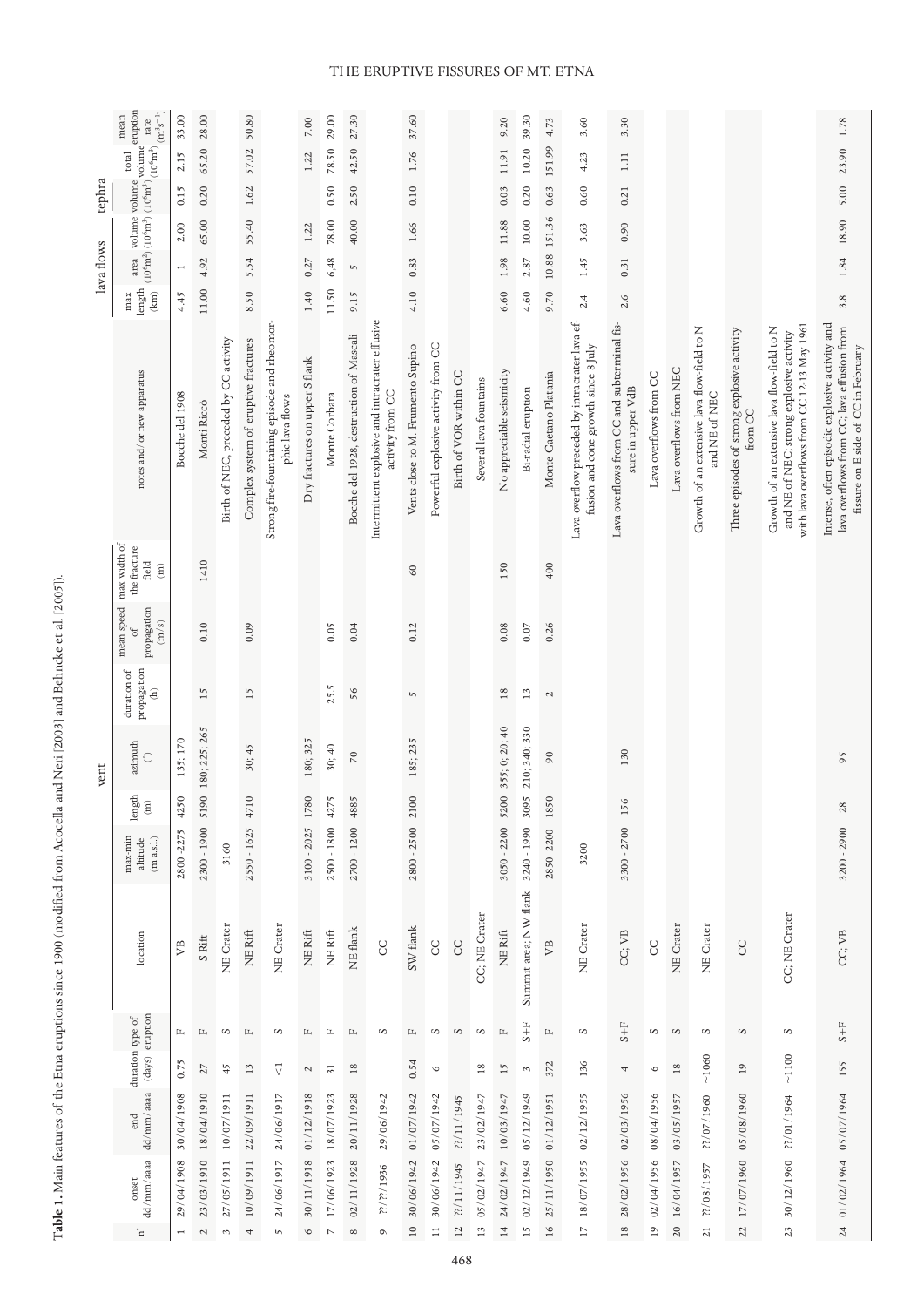|            | mean                                                                                              | 0.12                                                         | 0.09                                                                                                                        | 7.92                    | 3.00                         | 1.00                         | 1.00                                                                                                                                                         | 0.37                                   | $1.00\,$                              | $1.00\,$                           |                                                                                                          | 8.60                           | 7.70                                 | 10.60                                                       | 14.50                                                                                                                                                        |                               |                                                                                                                     | 34.72                             | 86.98                                                                                    | 0.70                                                                                                                    | 2.80                                                          | 2.10                                                                                                                            | 7.79                                                                                |
|------------|---------------------------------------------------------------------------------------------------|--------------------------------------------------------------|-----------------------------------------------------------------------------------------------------------------------------|-------------------------|------------------------------|------------------------------|--------------------------------------------------------------------------------------------------------------------------------------------------------------|----------------------------------------|---------------------------------------|------------------------------------|----------------------------------------------------------------------------------------------------------|--------------------------------|--------------------------------------|-------------------------------------------------------------|--------------------------------------------------------------------------------------------------------------------------------------------------------------|-------------------------------|---------------------------------------------------------------------------------------------------------------------|-----------------------------------|------------------------------------------------------------------------------------------|-------------------------------------------------------------------------------------------------------------------------|---------------------------------------------------------------|---------------------------------------------------------------------------------------------------------------------------------|-------------------------------------------------------------------------------------|
|            | $_{\rm total}$                                                                                    | 3.80                                                         | $1.00\,$                                                                                                                    | 47.20                   | 4.43                         | 3.18                         | 11.90                                                                                                                                                        | 6.00                                   | 6.70                                  | 29.40                              | 14.66                                                                                                    | 27.50                          | 4.00                                 | 11.00                                                       | 7.50                                                                                                                                                         | 0.99                          | 0.30                                                                                                                | 21.30                             | 79.02                                                                                    | 10.22                                                                                                                   | 30.03                                                         | 0.89                                                                                                                            | 7.40                                                                                |
| tephra     |                                                                                                   |                                                              |                                                                                                                             | 2.00                    | 2.03                         | 1.08                         | 1.00                                                                                                                                                         |                                        |                                       |                                    | 5.00                                                                                                     |                                |                                      |                                                             |                                                                                                                                                              |                               |                                                                                                                     | 3.30                              | 0.02                                                                                     | 0.22                                                                                                                    | 0.03                                                          | 0.09                                                                                                                            | $7.00\,$                                                                            |
|            | $(10^6 \text{m}^2) (10^6 \text{m}^3) (10^6 \text{m}^3)$ volume rate rate $(10^6 \text{m}^3)$ rate | 3.80                                                         | $1.00\,$                                                                                                                    | 45.20                   | 2.40                         | 2.10                         | 10.90                                                                                                                                                        | 6.00                                   | 6.70                                  | 29.40                              | 9.66                                                                                                     | 27.50                          | 4.00                                 | 11.00                                                       | 7.50                                                                                                                                                         | 0.99                          | 0.30                                                                                                                | 18.00                             | 79.00                                                                                    | 10.00                                                                                                                   | 30.00                                                         | 0.80                                                                                                                            | 0.40                                                                                |
| lava flows |                                                                                                   | N                                                            | 0.4                                                                                                                         | 7.6                     | 0.3                          | 0.2                          | 1.81                                                                                                                                                         | 1.07                                   |                                       | 4.83                               | 3.33                                                                                                     | 2.3                            | $\overline{ }$                       | 3.4                                                         | 2.5                                                                                                                                                          | 0.33                          | $\overline{\phantom{0}}$ .                                                                                          | 7.4                               | $\circ$                                                                                  | 1.3                                                                                                                     | 2.7                                                           | 0.9                                                                                                                             | 0.16                                                                                |
|            | $\mbox{length}$<br>$\left( \mathrm{km}\right)$<br>max                                             | 2.5                                                          | 2.4                                                                                                                         | 7.25                    | 1.5                          | 1.3                          |                                                                                                                                                              | 1.75                                   |                                       | 8.00                               | $\overline{\phantom{a}}$                                                                                 | 4.00                           | 2.70                                 | 4.70                                                        | 6.00                                                                                                                                                         | 4                             | $\mathcal{L}$                                                                                                       | 7.50                              | 7.50                                                                                     | 3                                                                                                                       | 3.80                                                          | 3.50                                                                                                                            | 1.3                                                                                 |
|            | notes and/or new apparatus                                                                        | Growth of an extensive lava flow-field to N<br>and NE of NEC | to persistent NEC activity; birth of BN to the<br>Subterminal effusive activity probably related<br>W of VOR on 9 June 1968 | Mt. Ponte; birth of SEC | Monte De Fiore I             | Monte De Fiore I             | on outer flank of NEC; lava flows in different<br>tember 1974, followed by opening of fissure<br>Intracrater explosive activity begins 29 Sep-<br>directions | Growth of several hornitos             | Lava emission from flanks of NEC cone | Monte Cumin                        | $\sim$ 20 lava fountains accompanied by volumi-<br>nous lava emission; significant growth of<br>NEC cone | First magmatic eruption of SEC | Accompanied by lava fountains at SEC | Preceded by Strombolian activity at SEC<br>from 18 November | VOR from 16 July to 3 August; complex erup-<br>Preceded by Strombolian activity at SEC and<br>tive fissure systems and strong explosive acti-<br>vity at SEC | Three lava fountains from NEC | Lava fountains and overflows from NEC; pre-<br>ceded by earthquake and ground fracturing<br>at the PFS on 8 January | Peak effusion rates of 300 m3 s-1 | Civil Defence carries out blasting and con-<br>struction of barriers to divert lava flow | accompanied and followed by intense seismic<br>Construction of a cone within SEC; activity<br>activity on Etna's flanks | Eruption begins with lava fountain and over-<br>flow from SEC | ground fracturing at PFS causing destruction<br>Eruption prededed by strong earthquake and<br>and one death at Piano Provenzana | Strombolian activity and lava overflow follo-<br>wed by a violent explosive episode |
|            | max width of<br>the fracture<br>field<br>$\widehat{\Xi}$                                          |                                                              |                                                                                                                             | 500                     |                              |                              |                                                                                                                                                              |                                        |                                       |                                    |                                                                                                          |                                |                                      |                                                             | 250                                                                                                                                                          |                               |                                                                                                                     |                                   |                                                                                          |                                                                                                                         |                                                               | 180                                                                                                                             |                                                                                     |
|            | mean speed<br>propagation<br>(m/s)<br>$\mathcal{L}_{\text{O}}$                                    |                                                              |                                                                                                                             | 0.01                    |                              |                              |                                                                                                                                                              |                                        |                                       |                                    |                                                                                                          | 0.03                           | $\rm 0.01$                           | 0.02                                                        | 0.01                                                                                                                                                         |                               |                                                                                                                     | 0.07                              | 0.06                                                                                     |                                                                                                                         | 0.05                                                          | $0.01$                                                                                                                          |                                                                                     |
|            | duration of<br>propagation<br>ê                                                                   |                                                              |                                                                                                                             | 110                     |                              |                              |                                                                                                                                                              |                                        |                                       |                                    |                                                                                                          | 20                             | $48$                                 | 48                                                          | 72                                                                                                                                                           |                               |                                                                                                                     | 33                                | 12                                                                                       |                                                                                                                         | $\circ$                                                       | 50                                                                                                                              |                                                                                     |
| vent       | azimuth<br>$\hat{\mathbb{C}}$                                                                     | 0;90                                                         | 130;70                                                                                                                      | 65; 80; 145;<br>170     | 270                          | 270                          |                                                                                                                                                              | 20; 30                                 |                                       | 340                                |                                                                                                          | 140; 150                       | 50; 120                              | 110; 160                                                    | 130; 100; 65                                                                                                                                                 |                               |                                                                                                                     | 355; 330; 320                     | 185; 200                                                                                 |                                                                                                                         | 190; 195                                                      | 105; 110                                                                                                                        |                                                                                     |
|            | length<br>$\widehat{\Xi}$                                                                         | $\sqrt{2}$<br>41                                             |                                                                                                                             | $\overline{z}$<br>51    |                              |                              |                                                                                                                                                              |                                        |                                       | 20<br>$\equiv$                     |                                                                                                          | 1865                           | 1865                                 | 2600                                                        |                                                                                                                                                              |                               |                                                                                                                     | 8045                              | 2580                                                                                     |                                                                                                                         | 1095                                                          | 940                                                                                                                             |                                                                                     |
|            | max-min<br>(m a.s.l.)<br>altitude                                                                 | 3250 - 3070                                                  | $3050 - 2600$                                                                                                               | 3050 - 1800             | 1670                         | 1650                         | 3200                                                                                                                                                         | 2625                                   | 3200                                  | 3100 - 2850                        | 3200                                                                                                     | $3000 - 2600$                  | $3050 - 2350$                        | $3050 - 1675$                                               | 2950 - 1700 3825                                                                                                                                             | 3200                          | 3200                                                                                                                | 2550 - 1140                       | 2680 - 2250                                                                              | 3050                                                                                                                    | 3050-2480                                                     | 2750 - 2420                                                                                                                     | 3240                                                                                |
|            | location                                                                                          | NE Crater                                                    | УB                                                                                                                          | SE Crater; VB; SC       | $\ensuremath{\text{W}}$ Rift | $\ensuremath{\text{W}}$ Rift | NE Crater                                                                                                                                                    | NE Rift                                | NE Crater                             | NE Crater; NE Rift:<br>Punta Lucia | NE Crater                                                                                                | SE Crater; VB                  | SE Crater; VB                        | SE Crater; VB                                               | SE Crater; VB, SC                                                                                                                                            | NE Crater                     | NE Crater                                                                                                           | NW flank                          | S Rift; PR                                                                               | SE Crater                                                                                                               | SE Crater, S Rift: PR                                         | УB                                                                                                                              | NE Crater                                                                           |
|            |                                                                                                   | $\rm S+F$                                                    | $3+8$                                                                                                                       | $S + F$                 | $\Xi$                        | $\hfill \square$             | $\infty$                                                                                                                                                     | Щ                                      | $\infty$                              | $\mathbb{L}$                       | S                                                                                                        | $\mathbb{L}$                   | $5+8$                                | $\mathbb{L}$                                                | $\mathbb{L}$                                                                                                                                                 | S                             | $\infty$                                                                                                            | 匞                                 | $\mathbb{L}$                                                                             | S                                                                                                                       | $\mathbbm{L}$                                                 | $\mathbb{L}$                                                                                                                    | $\infty$                                                                            |
|            | (days) eruption<br>duration type of                                                               | ~1900                                                        | 119                                                                                                                         | 69                      | $\overline{17}$              | $18$                         | 138                                                                                                                                                          | 187                                    | 77                                    | 406                                | 254                                                                                                      | 37                             | $\overline{5}$                       | ${}^{\circ}$                                                | $\circ$                                                                                                                                                      | 25                            | $\mathcal{L}$                                                                                                       | $\circ$                           | 131                                                                                      | 172                                                                                                                     | 125                                                           | $\sim$                                                                                                                          | $\equiv$                                                                            |
|            | dd/mm/aaaa<br>end                                                                                 | 01/04/1971                                                   | 04/05/1968                                                                                                                  | 12/06/1971              | 17/02/1974                   | 29/03/1974                   | 25/02/1975                                                                                                                                                   | 29/08/1975                             | 28/11/1975                            | 08/01/1977                         | 27/03/1978                                                                                               | 05/06/1978                     | 30/08/1978                           | 30/11/1978                                                  | 09/08/1979                                                                                                                                                   | 26/09/1980                    | 07/02/1981                                                                                                          | 23/03/1981                        | 06/08/1983                                                                               | 17/10/1984                                                                                                              | 13/07/1985                                                    | 31/12/1985                                                                                                                      | 24/09/1986                                                                          |
|            | dd/mm/aaaa<br>onset<br>$^{\circ}$                                                                 | 13/01/1966<br>25                                             | 07/01/1968<br>26                                                                                                            | 05/04/1971<br>27        | 30/01/1974<br>28             | 11/03/1974<br>29             | 10/10/1974<br>30 <sub>o</sub>                                                                                                                                | 24/02/1975<br>$\overline{\mathcal{E}}$ | 12/09/1975<br>32                      | 29/11/1975<br>33                   | 16/07/1977<br>34                                                                                         | 29/04/1978<br>35               | 25/08/1978<br>36                     | 23/11/1978<br>37                                            | 38 03/08/1979                                                                                                                                                | 01/09/1980<br>39              | 05/02/1981<br>40                                                                                                    | 17/03/1981<br>$\frac{1}{4}$       | 28/03/1983<br>42                                                                         | 28/04/1984<br>43                                                                                                        | 10/03/1985<br>$\frac{4}{4}$                                   | 25/12/1985<br>45                                                                                                                | 46 13/09/1986                                                                       |

469

**Table 1** (continued from previous page).

Table 1 (continued from previous page).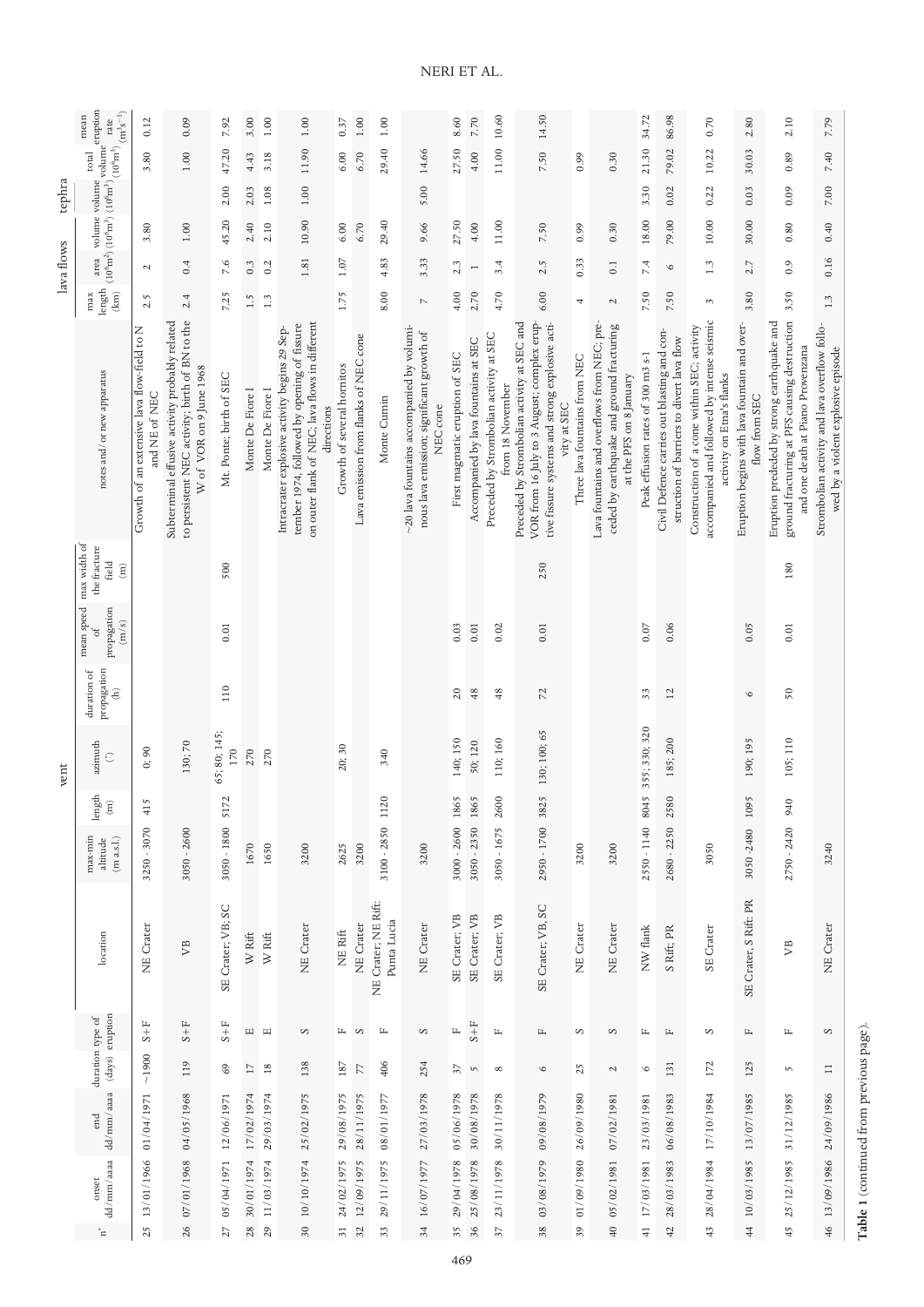|            | $\frac{1}{2}$ volume<br>$\rm (m^3s^{-1})$<br>mean<br>rate                                                                              | 5.70                                                                                                                            |                                                                 | 12.20 127.27             | 24.30                                                                                   |                              | 5.75                                                                     | 0.19                       | 0.02                                          |                                                                  | 19.24             | 1.00                     | 6.16                       | 83.00             | 13.40                      | 3.10                                     | 13.41                                                      | 3.22                                          | 9.17                                                                    | 2.50                            | 4.28                     | 3.77                            | 1.74                 |                           |                              | 2.15                                                                                          |
|------------|----------------------------------------------------------------------------------------------------------------------------------------|---------------------------------------------------------------------------------------------------------------------------------|-----------------------------------------------------------------|--------------------------|-----------------------------------------------------------------------------------------|------------------------------|--------------------------------------------------------------------------|----------------------------|-----------------------------------------------|------------------------------------------------------------------|-------------------|--------------------------|----------------------------|-------------------|----------------------------|------------------------------------------|------------------------------------------------------------|-----------------------------------------------|-------------------------------------------------------------------------|---------------------------------|--------------------------|---------------------------------|----------------------|---------------------------|------------------------------|-----------------------------------------------------------------------------------------------|
|            | $\frac{1}{(10^6 \text{m}^2)} \frac{1}{(10^6 \text{m}^3)} \frac{1}{(10^6 \text{m}^3)} \frac{\text{volume}}{(10^6 \text{m}^3)}$<br>total | 60.00                                                                                                                           |                                                                 |                          | 26.20                                                                                   | 2.15                         | 235.00                                                                   | 6.40                       | 1.50                                          | 6.86                                                             | 4.41              | 24.37                    | 16.50                      | 46.76             | 11.40                      | 6.46                                     | 26.65                                                      | 11.00                                         | 74.50                                                                   | 40.00                           | 3.70                     | 34.50                           | 4.51                 | 8.53                      | 4.75                         | 77.50                                                                                         |
| tephra     | volume                                                                                                                                 |                                                                                                                                 |                                                                 |                          |                                                                                         |                              |                                                                          | 5.00                       |                                               | 4.47                                                             | 2.86              |                          |                            | 9.66              | 2.20                       | 0.30                                     | 7.50                                                       | 1.00                                          | 45.00                                                                   |                                 | 0.20                     |                                 | 0.01                 |                           |                              | 0.50                                                                                          |
|            | volume                                                                                                                                 | 60.00                                                                                                                           |                                                                 | 12.20                    | 26.20                                                                                   | 2.15                         | 235.00                                                                   | 1.40                       | 1.50                                          | 2.39                                                             | 1.55              | 24.37                    | 16.50                      | 37.10             | 9.20                       | 6.16                                     | 19.15                                                      | 10.00                                         | 29.50                                                                   | 40.00                           | 3.50                     | 34.50                           | 4.50                 | 8.53                      | 4.75                         | 77.00                                                                                         |
| lava flows | area                                                                                                                                   | 6.1                                                                                                                             |                                                                 | 3.75                     | 2.56                                                                                    | 0.73                         | 7.65                                                                     |                            | 0.25                                          | 0.31                                                             | 0.39              | 1.45                     | $\mathcal{E}$              | 2.9               | 1.12                       | 2.18                                     | 3.2                                                        | $\sim$                                        | 2.64                                                                    | 2.34                            | 0.7                      | 2.19                            | 0.87                 | 3.41                      | 1.9                          | 5.5                                                                                           |
|            | $\mbox{length}$<br>$\left( \mathrm{km}\right)$<br>max                                                                                  | 5.00                                                                                                                            |                                                                 | 3.00                     | 8.00                                                                                    | 3                            | 8.75                                                                     | 1.3                        | 0.74                                          | $1.07\,$                                                         | $\overline{a}$    | 2.8                      | 4.1                        | 3.2               | 2.4                        | 3.8                                      | 6.9                                                        | 6.4                                           | 4.5                                                                     | 4.7                             | 3.5                      | 1.6                             | 2.94                 | 4.7                       | 6.2                          | 6.1                                                                                           |
|            | notes and/or new apparatus                                                                                                             | strong earthquake and ground fracturing at<br>Monte Rittmann, preceded by one day by<br>PFS: lava fountain at SEC on 31 October | Lava fountains at VOR (4 May, 29 August, 4<br>and 10 September) | 14 lava fountains at SEC | Dry fracture system develops from SEC over<br>6.3 km toward SE (Piano del Vescovo area) | Four lava fountains from SEC | Lava flow threatening Zafferana is diverted<br>by explosives in May 1992 | Includes 10 lava fountains | Persistent mild Strombolian-effusive activity | Includes several lava fountains and 2 sub-pli-<br>nian eruptions | 23 lava fountains | Includes 1 lava fountain | Includes 14 lava fountains | 66 lava fountains | Includes 16 lava fountains | Central-lateral portion of 2001 eruption | Piano del Lago cone; eccentric portion of<br>2001 eruption | Central-lateral portion of 2002-2003 eruption | Eccentric portion of 2002-2003 eruption; two<br>large pyroclastic cones | Absence of precursory phenomena | Includes 1 lava fountain | Includes several lava fountains | Growth of an hornito | Includes 6 lava fountains | Violent lava fountain        | Dry fracture system develops from the eruptive<br>fissure over 2.5 km toward N (NE Rift area) |
|            | max width of<br>the fracture<br>field<br>$\widehat{\Xi}$                                                                               | 300                                                                                                                             |                                                                 |                          | 600                                                                                     |                              | 500                                                                      |                            |                                               |                                                                  |                   | $\overline{40}$          |                            |                   |                            | 500                                      | 500                                                        | 1300                                          | 150                                                                     | 100                             | 50                       |                                 | 110                  |                           |                              | 800                                                                                           |
|            | mean speed<br>propagation<br>(m/s)<br>ъ                                                                                                | 0.06                                                                                                                            |                                                                 |                          | $0.01$                                                                                  |                              | 0.04                                                                     |                            |                                               |                                                                  |                   | 0.06                     |                            |                   |                            | 0.02                                     | $0.01\,$                                                   | 0.04                                          | 0.07                                                                    | 0.003                           | 0.02                     |                                 | 0.05                 |                           |                              | 0.21                                                                                          |
|            | duration of<br>propagation<br>Ê                                                                                                        | 12                                                                                                                              |                                                                 |                          | 192                                                                                     |                              | 22                                                                       |                            |                                               |                                                                  |                   | $\sim$                   |                            |                   |                            | 79                                       | $\frac{1}{4}$                                              | 27                                            | 4                                                                       | 147                             | $\mathcal{L}$            |                                 | 3                    |                           |                              | $\sqrt{2}$                                                                                    |
| vent       | azimuth<br>$\hat{\mathbb{C}}$                                                                                                          | 75;90                                                                                                                           |                                                                 |                          | 65; 155                                                                                 |                              | 150; 165                                                                 |                            |                                               |                                                                  |                   | 150; 110                 |                            |                   |                            | 170; 60; 40                              | $\circ$                                                    | 20;65                                         | 180                                                                     | 125                             | 120                      | 110; 175                        | 200; 225; 250        |                           |                              | 140; 120; 0                                                                                   |
|            | length<br>$\widehat{\Xi}$                                                                                                              | 2575                                                                                                                            |                                                                 |                          | 8740                                                                                    |                              | 2865                                                                     |                            |                                               |                                                                  |                   | 400                      |                            |                   |                            | 4700                                     | 2100                                                       | 4000                                          | 1000                                                                    | 1840                            | 155                      | 1000                            | 500                  |                           |                              | 3800                                                                                          |
|            | max-min<br>$(\mathrm{m}$ a.s.l.)<br>altitude                                                                                           | $3050 - 2180$                                                                                                                   |                                                                 | 3050                     | $3050 - 2550$                                                                           | 3050                         | 3100-2400                                                                | 3200                       | 3100                                          | 3300                                                             | 3100              | 3200 - 2920              | 3300                       | 3100              | 3100                       | 3000-2600                                | 2570-2100                                                  | 3010-1890                                     | 2850-2600                                                               | 3000-2350                       | 3060-2940                | 3280-2800                       | 3280-3090            | 3200                      | 3200                         | 3050-2620                                                                                     |
|            | location                                                                                                                               | SE Crater; VB                                                                                                                   | Voragine                                                        | SE Crater                | <b>Z</b>                                                                                | SE Crater                    | SE Crater; VL                                                            | NE Crater                  | <b>SE</b> Crater                              | Voragine                                                         | SE Crater         | SE Crater                | Bocca Nuova                | SE Crater         | SE Crater                  | SE Crater, VL                            | S Rift                                                     | NE Rift                                       | S Rift                                                                  | $\mathbb{R}^2$                  | SE Crater, VB            | SE Crater, VB                   | SE Crater            | SE Crater                 | SE Crater                    | VL; VB                                                                                        |
|            | (days) eruption<br>duration type of                                                                                                    | Щ                                                                                                                               | S                                                               | $\infty$                 | $\square$                                                                               | $\infty$                     | Щ                                                                        | S                          | $\infty$                                      | $\mathbf{\Omega}$                                                | S                 | $1+5$                    | $\infty$                   | $\infty$          | S                          | $\mathbb{L}$                             | $\Xi$                                                      | $\square$                                     | Щ                                                                       | $\mathbb{L}$                    | $S + F$                  | $\rm S+F$                       | $\rm S+F$            | S                         | $\infty$                     | $\mathbb{L}$                                                                                  |
|            |                                                                                                                                        | 122                                                                                                                             | $\sim\!120$                                                     | $\overline{\mathsf{d}}$  | $\overline{12}$                                                                         | 29                           | 473                                                                      | 395                        | 627                                           | 822                                                              | 142               | 282                      | $\overline{31}$            | 215               | 178                        | 23                                       | 23                                                         | $\circ$                                       | 94                                                                      | 182                             | $\Xi$                    | 106                             | 30                   | 240                       | $\overline{\phantom{a}}$     | 417                                                                                           |
|            | dd/mm/aaaa<br>end                                                                                                                      | 01/03/1987                                                                                                                      | 10/09/1989                                                      | 27/09/1989               | 09/10/1989                                                                              | 02/02/1990                   | 31/03/1993                                                               | 30/08/1996                 | 26/07/1998                                    | 15/10/1999                                                       | 04/02/1999        | 14/11/1999               | 05/11/1999                 | 28/08/2000        | 17/07/2001                 | 08/08/2001                               | 09/08/2001                                                 | 05/11/2002                                    | 28/01/2003                                                              | 08/03/2005                      | 24/07/2006               | 14/12/2006                      | 25/11/2006           | 24/11/2007                | 10/05/2008                   | 06/07/2009                                                                                    |
|            | $\mathrm{d} \mathrm{d}/\mathrm{mm}/\mathrm{aaaa}$<br>onset<br>$^{\circ}$ $\Box$                                                        | 30/10/1986<br>47                                                                                                                | 27/05/1989<br>48                                                | 49 11/09/1989            | 27/09/1989<br>50                                                                        | 04/01/1990<br>51             | 14/12/1991<br>52                                                         | 30/07/1995<br>53           | 06/11/1996<br>54                              | 15/07/1997<br>55                                                 | 15/09/1998<br>56  | 04/02/1999<br>57         | 05/10/1999<br>58           | 26/01/2000<br>59  | $20/\sqrt{01}/2001$<br>60  | 17/07/2001<br>61                         | 18/07/2001<br>62                                           | 27/10/2002<br>63                              | 27/10/2002<br>64                                                        | 07/09/2004<br>65                | 14/07/2006<br>66         | 31/08/2006<br>67                | 26/10/2006<br>68     | 29/03/2007<br>69          | 10/05/2008<br>$\overline{2}$ | 13/05/2008<br>$\overline{z}$                                                                  |

### THE ERUPTIVE FISSURES OF MT. ETNA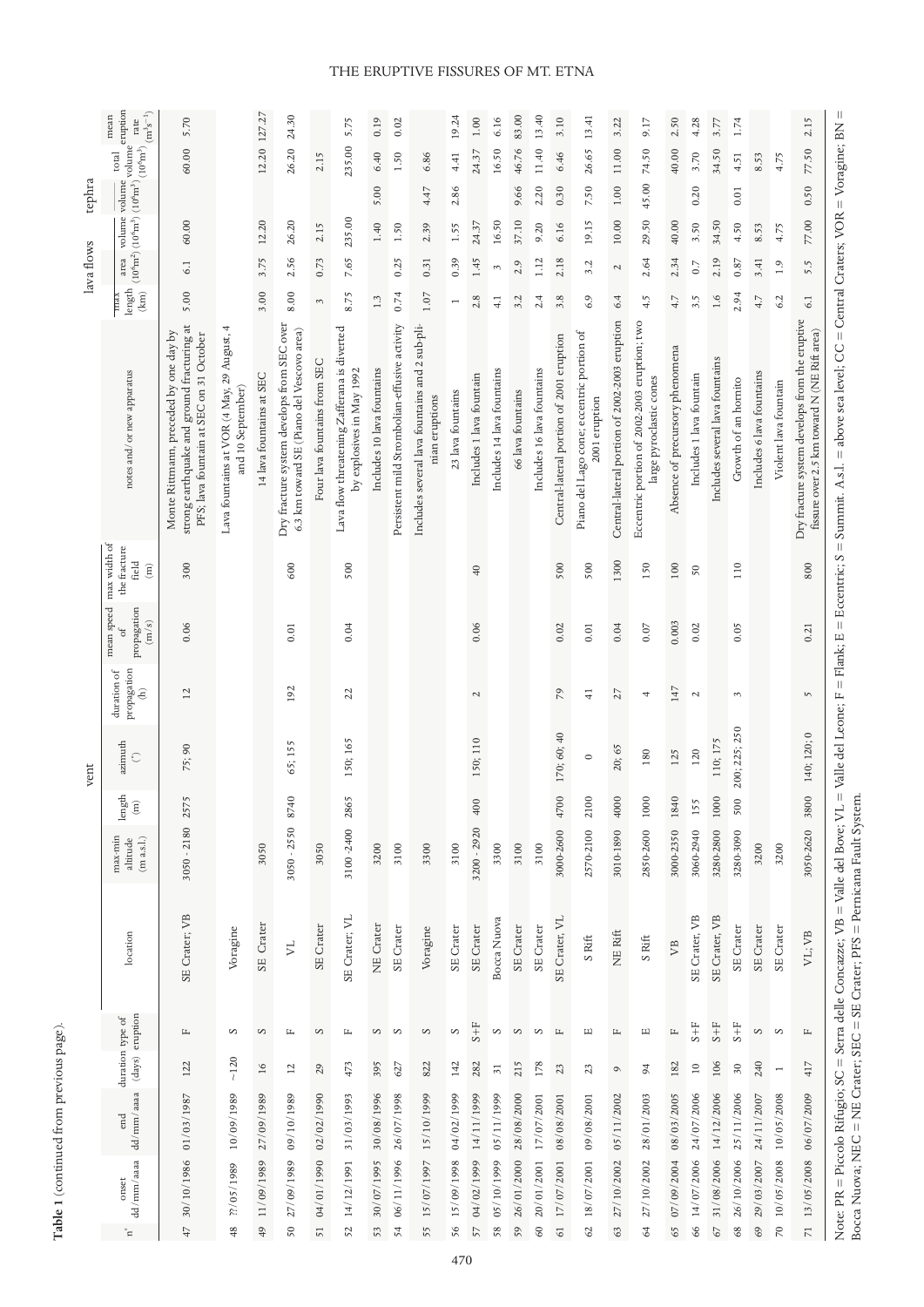

Figure 5. Historically active eruption fissures at Etna, grouped into periods: pre-1600 (a), 17<sup>th</sup> and 18<sup>th</sup> centuries (b), 19<sup>th</sup> century (c), 1900-2010 (d), and all of the fissures together (e).

known from the literature [Romano and Sturiale 1982, Behncke et al. 2005]. All of these eruptive fissures are mapped together to improve our understanding of the dynamics of the Etna summit and flank eruptions, to better evaluate the roles of tectonics and topography. Possible links with the structural instability that affects the volcano flanks are also analyzed.

### **3. The eruptive fissures**

In the present study, we consider information on 330 eruptive fissures tha occurred over approximately the last 2 ka. The reliability of the sources on past eruptions at Etna can be considered adequate only from the beginning of the 17<sup>th</sup> century [Behncke et al. 2005, Branca and Del Carlo 2005]. Fissures that formed before 1600 are usually quite uncertain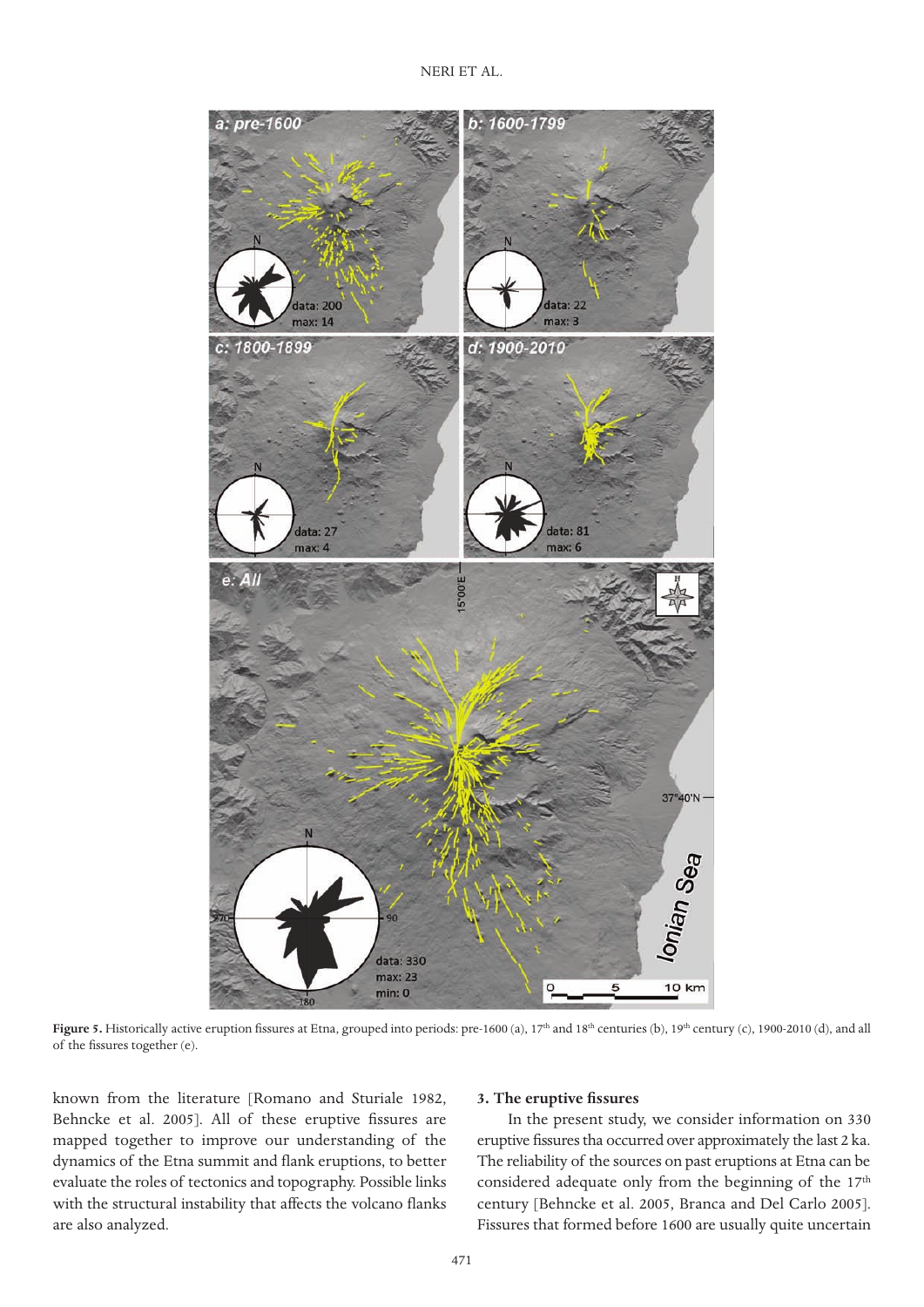in age. Therefore, here we refer to the pre-1600 fissures as a single group (Figure 5a). This group includes 200 fissures that have a largely S-ward (43%), NE-ward (23%) and W-ward (20.5%) direction, which is mainly along the rifts. These fissures are in general poorly known, and they have been studied previously mainly through morpho-structural analysis using light detection and ranging (LIDAR) [Neri et al. 2008b, Favalli et al. 2009], detailed topographic mapping, and previous geological studies [Romano and Sturiale 1982]. Many of the fissures are only partly cropping out, as they have been, to lesser or greater degrees, buried by more recent eruptive products (in particular the fissures above 2,000 m asl) or by vegetation. For this reason, we consider only the frequency and the strike of these pre-1600 fissures, knowing that a significant part of their information might be lacking.

For the period between 1600-2010, we have identified a total of 76 eruptive events in the summit area, and 68 on the flanks. The first part of this period (1600-1669) was caracterized by a very high average output rate  $($ ~1.4 m<sup>3</sup> s<sup>-1</sup>) [Behncke and Neri 2003, Behncke et al. 2005], and in one occasion (in 1669) by a devasting eruption that partially destroyed the town of Catania and numerous villages located on the S flank of the volcano [Crisci et al. 2003]. For a century after 1669, the eruption frequency dramatically dropped, and then it started to rise again in the second half of the 18th century. A clear increase in the eruption frequency and output rate has occurred since 1950 (0.71 m<sup>3</sup> s<sup>-1</sup> on the average output in the period 1050-1970), and especially since the late 1970s (1.26 m<sup>3</sup> s<sup>-1</sup>, one eruption every 1.5 years on average; see also Figure 4). Analysing the dataset by centuries, we observe that seven summit and 11 flank events occurred during the 17th century, and 14 summit and eight flank events during the 18<sup>th</sup> century (Figure 5b); 13 summit and flank events occurred during the 19<sup>th</sup> century (Figure 5c), and 32 summit and 27 flank events occurred during the 20<sup>th</sup> century (Figure 5d). During the first decade of the 21st century, we must add other summit events (in 2000-2001, 2006, 2007-2008), three summit eruptions which occasionally fed eruptive fissures close to the summit area (2006, 2007), and six flank events between 2001 and 2010 (Figure 5).

For the 1900-2010 period, the dataset allows us to construct a detailed chronology and structural description of the eruptive fissures, which is shown in Table 1. The total time that Etna was in eruption is  $\sim$ 13,300 days (36% of the analyzed time); 71 eruptions (31 of which were summit eruptions) produced 81 eruptive fissures on the volcano flanks. Indeed, in some cases, the same eruption produced two or more eruptive systems with different orientations, such as the 2001 and 2002-2003 eruptions. These both consisted of a central-lateral event located near the SE Crater, in the Valle del Leone (in 2001), and on the NE Rift (2002- 2003), as well as eccentric events on the S flank [Neri et al. 2004]. The independence of the eccentric portions of these eruptions from the central conduit was suggested by the distribution of the seismic activity [Acocella et al. 2003, Neri et al. 2005, Walter et al. 2005], by the composition of the eruptive products [Corsaro et al. 2007], and by the geometry and timing of the opening of the eruptive fractures [Billi et al. 2003, Lanzafame et al. 2003]. With the exception of the twin 1974 eccentric eruptions in the W Rift zone [Corsaro et al. 2009], the other flank eruptive systems were equally distributed in the N (19 fissures) and S (19) sectors.

The flank eruptions lasted between less than one day (e.g., 1908 and 1942) and 473 days (in 1991-1993), with a median of 23 days. The velocity of propagation of the fractures was up to  $\sim$ 1 ms<sup>-1</sup> (during the initial phase of the fracturing sequence), similar to that inferred for Iceland [Gudmundsson 1995], with mean values between 0.26 ms<sup>-1</sup> and 0.01 ms−1; the time required to develop a steady deformation pattern is of the order of a few tens of hours (median, 20 h), up to a few hundreds of hours (Tables 1 and 2). In the N sector, the eruptions did not last quite as long

|                                 |                 |                    |                 |                                              |               | vents              |                                                                  |                     |                       | lava flows                  |                               | tephra                        |                                        |                                   |
|---------------------------------|-----------------|--------------------|-----------------|----------------------------------------------|---------------|--------------------|------------------------------------------------------------------|---------------------|-----------------------|-----------------------------|-------------------------------|-------------------------------|----------------------------------------|-----------------------------------|
| type of eruption<br>and sectors |                 | duration<br>(days) | max<br>altitude | min<br>altitude<br>$(m a.s.l.)$ $(m a.s.l.)$ | length<br>(m) | duration of<br>(h) | mean speed<br>propagation of propagation fracture field<br>(m/s) | width of the<br>(m) | max<br>length<br>(km) | area<br>$(10^6 \text{m}^2)$ | volume<br>$(10^6 \text{m}^3)$ | volume<br>$(10^6 \text{m}^3)$ | total<br>volume<br>$(10^6 \text{m}^3)$ | eruption<br>rate<br>$(m^3s^{-1})$ |
|                                 | all eruptions   | 30.5               |                 |                                              |               |                    |                                                                  |                     | $\overline{4}$        | 2                           | 10                            | 1                             | 11                                     | 5.7                               |
|                                 | summit eruption | 77                 |                 |                                              |               |                    |                                                                  |                     | 3                     | 1.3                         | 4.8                           | 3.7                           | 6.9                                    | 4.9                               |
|                                 | all             | 23                 | 3030            | 2375                                         | 2338          | 20                 | 0.05                                                             | 300                 | 4.6                   | 2.3                         | 18.5                          | 0.5                           | 22.6                                   | 5.7                               |
| flank eruptions                 | N sector        | 21                 | 3010            | 2200                                         | 3825          | 22.8               | 0.053                                                            | 450                 | 6.1                   | 3                           | 18                            |                               | 21                                     | $\overline{7}$                    |
|                                 | S sector        | 30                 | 3050            | 2420                                         | 1840          | 15                 | 0.04                                                             | 150                 | 4.1                   | 2                           | 19                            | $\mathbf{0}$                  | 24                                     | 5.8                               |
|                                 | W sector        | 18                 | 1660            |                                              |               |                    |                                                                  |                     | 1.4                   | 0.3                         | 2.3                           | 1.6                           | 3.8                                    | 2                                 |

Note: a.s.l. - above sea level.

**Table 2.** Median volcanological and structural parameters of Etna eruptions, displayed for all of the post-1900 eruptions, summit and flank eruptions, and for each of the N, S and W sectors.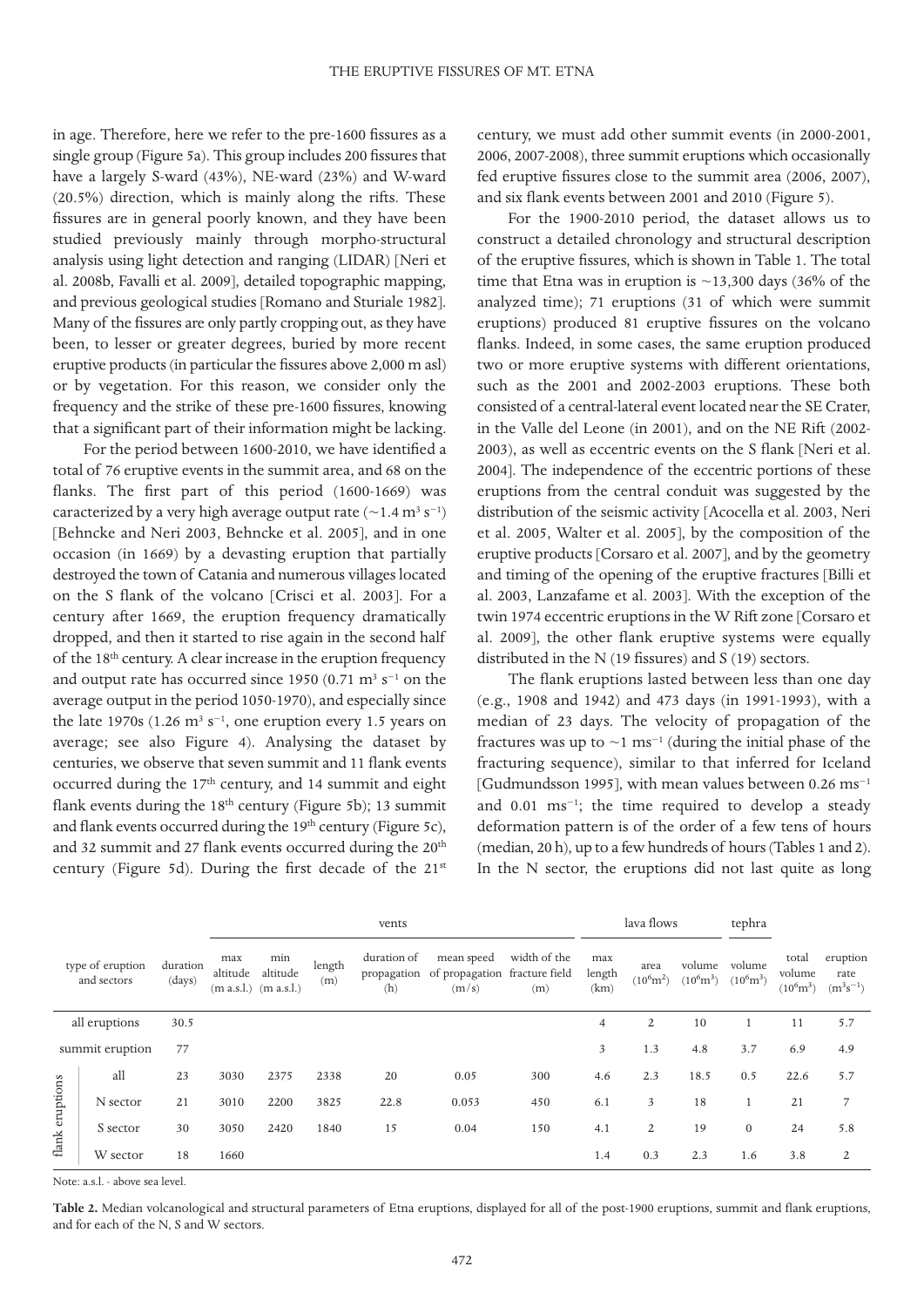(median, 21 days), developed faster (0.053 ms−1), and produced longer (3,825 m) fissures. In the S sector, the eruptions were frequently longer in duration (median, 30 days), but they were characterized by more slowly propagating (0.04 ms−1) and shorter (1,840 m) fissures. Conversely, the summit eruptions were usually longer (median, 77 day) and had moderate eruption rates ( $\leq 5$  m<sup>3</sup> s<sup>-1</sup>), although they were also frequently characterized by violent paroxysms that lasted for a few tens of minutes at very high effusive rates (50−>200 m3 s−1) [see Behncke et al. 2005, 2006].

Several correlations have been derived from the data given in Table 1, and these are shown in Figure 6. There is a positive correlation between the volume of the erupted products and the duration of the eruptions (Figure 6a), in a similar fashion to the positive correlation between the erupted volumes and the length of the lava flows (Figure 6i), as well as the area covered by the lava flows (Figure 6l). In some cases, there is a moderate correlation ( $R^2 = 0.56$ ) between the length of the eruptive fissures and the maximum width of the fracture field (Figure 6b). Moreover, the longer the eruptive fissures, the longer the related lava flows are (Figure 6c), and the higher the eruption rates are (Figure 6g). It is also evident that higher eruption rates characterize shorter eruptions (Figure 6d).

Correlations between the velocities of the propagation of the fissures and the remaining parameters considered in Table 1 appear less-well defined. Only the erupted volumes can somehow be correlated to this velocity, which suggests that the largest eruptions were produced by rapid propagation of the eruptive fissures.

### **4. Discussion**

The eruptions over the last century show a common trend of development: initially Strombolian activity from the summit craters that lasts for several months and is often punctuated by brief, violent paroxysms; this activity precedes, and occasionally accompanies, the flank eruptions. These last occur through fractures associated with the lateral propagation of radial dikes from the summit of the volcano (i.e. the Central Craters). Thus, very often, radial dikes transfer magma from the central conduit (and from the Summit Craters) towards the lower portions of the volcano, along sub-horizontal flow paths [Murray and Pullen 1984,

Ferrari et al. 1991, Bousquet and Lanzafame 2001, Acocella et al. 2009]. Summit activity typically ends shortly after the beginning of such flank eruptions.

During dike propagation, the magmatic activity and the related eruptive fracture field migrate downslope. This migration generally lasts less than two days, at speeds of the order of  $\sim$ 0.1-1 ms<sup>-1</sup> (except in very rare cases like in 2004, when the propagation lasted  $~6$  days) [Neri and Acocella 2006], after which the fracture field is complete and the eruptive vents are stabilized in the lower portion. The fracture field consists of tension fractures and normal faults, with vertical displacements of <2-3 m; the cumulative extension along each fissure, as measured directly in the field, is usually <6 m. The faults are typically arranged in grabens, with a width between 10 m and 1,400 m [Acocella and Neri 2003, Billi et al. 2003, Neri and Acocella 2006]. The formation of tension fractures or normal faults at the surface usually depends upon the depth of the dike [Bousquet and Lanzafame 2001]. A shallow dike, under lower lithostatic pressures, can induce tension fractures and minor grabens (up to  $\sim$  500 m wide). Conversely, a deeper dike, at higher confinement pressures, can form shear fractures [Pollard et al. 1983], and thus grabens at the surface, which might become strongly asymmetric if the fractures propagate along dip scarps (as happened in the Valle del Leone area during the 2001 eruption) [Billi et al. 2003].

Above 2,000 m asl, the eruptive fissures have a scattered orientation, although they also show a preferential N-S trend, especially close to the summit crater area. At lower altitudes, so below 2,000 m asl, the fissures mainly propagate towards the NE, S-SE and W, which coincides with the rift zones of the volcano (Figure 1). This structural arrangement is more evident when looking at the distribution of the older eruptive fissures (pre-1600; Figure 5a), which were widely concentrated along the rift zones and (partly) aligned accordingly to several faults (Figure 1).

The fissures propagating towards the NE are mainly concentrated in the homonymous NE Rift, which consists a network of N-to-NE-striking, closely spaced, subparallel eruptive fractures that can be traced down to the Mount Rosso area, at 1,500 m asl. The width of the Rift is 0.5 km, and its length exceeds 7 km (Figure 1). A secondary zone that is affected by less numerous, but concentrated, NE-ENE

**Figure 6** (next page). Comparisons of different parameters for eruptions and eruptive fissures, updated and extended from Acocella and Neri [2003] and Behncke et al. [2005]. (a) Eruption volume *versus* duration, showing generally higher lava volumes for longer eruptions, although there are wide variations, especially for eruptions lasting <1 yr. (b) Fracture field width *versus* length, indicating that longer fracture fields tend to also be wider. (c) Length of the lava flow-field *versus* length of the eruptive fissure system, showing that longer fissures produce longer flows. (d) Eruption duration *versus* mean eruption rate, where it is clear that shorter eruptions have higher mean eruption rates. (e) Eruptive fracture length *versus* altitude, indicating that fissures tend to be longer on the lower flanks. (f ) Mean eruption rate *versus* elevation of the lowest vents, showing that eruption rates tend to be higher from low-lying vents and fissures. (g) Length of eruptive fissure systems *versus* eruption rates, where a broadly positive correlation is evident. (h) Eruptive fissure propagation speed *versus* total erupted volume, indicating that larger volumes are produced from fast-propagating fissure systems. (i) Maximum length of the lava flow-field *versus* total erupted volume, showing that in most cases longer lava flow-fields are also more voluminous. (j) Lava flow-field area *versus* total volume are clearly positively correlated.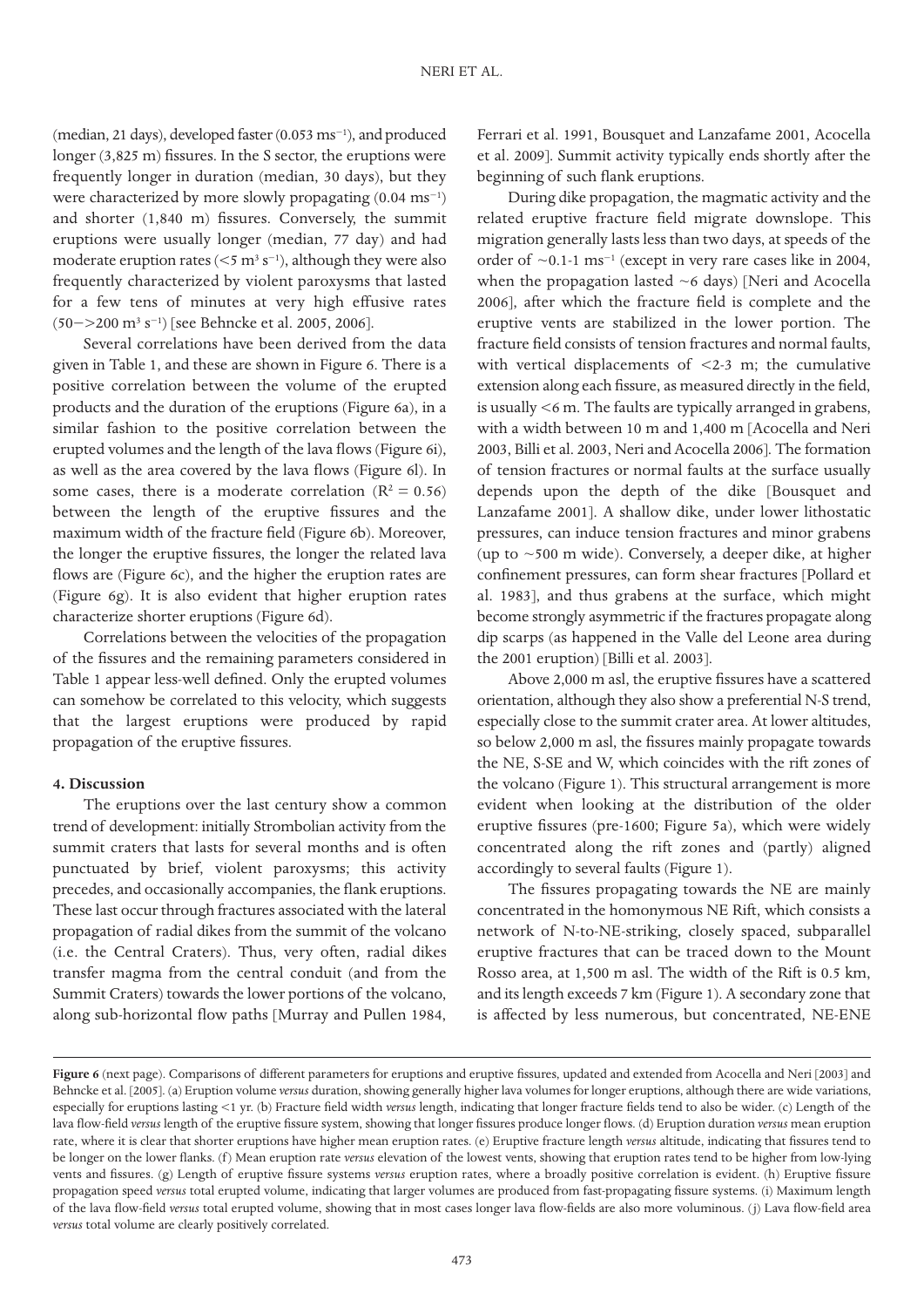

**Figure 6** (see previous page).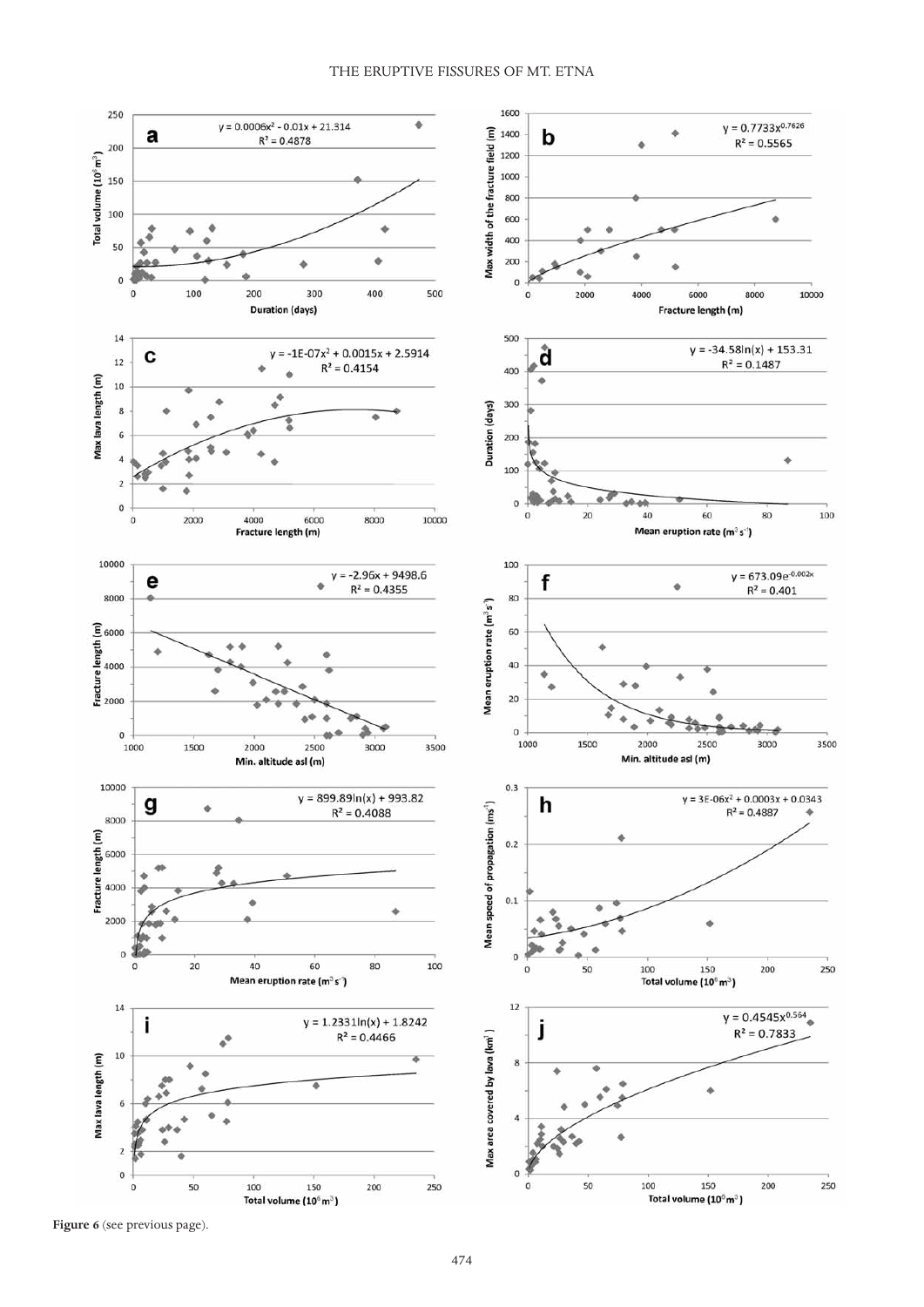aligned eruptive fissures is located a couple of kilometers to the E of the NE Rift, where the vents reach minimum altitudes of about 850 m asl (Figure 1). All these vents are associated with fractures with left lateral components of motion [Neri et al. 2004]. The NE-ENE aligned fissures represent a secondary rift zone, which indicates a buried laterally-propagated dike system that filled a buried graben. The magmatic and tectonic activities of this secondary rift zone can be related to the development of an E-dipping rotational detachment that is confined by the NE Rift and the Pernicana Fault [Ruch et al. 2010].

The S sector of Etna hosts the S Rift, which occupies a wider  $(\sim 10 \text{ km})$  and longer ( $> 16 \text{ km}$ ) area, with respect to the NE Rift. Here, the eruptive vents propagate mainly to the S (above 1,300 m asl; see rose diagram in Figure 5e) and to the SE (below 1,300 m), and they are associated with fractures with right-lateral motion [Acocella and Neri 2003]. These latter often strike parallel (or close to parallel) to several faults that cut the lower SE flank of the volcano (Figure 1, TF and TMF). These faults are frequently invoked as margins of blocks collapsing in slow motion towards the Ionian Sea [Falsaperla et al. 2010, Solaro et al. 2010, and references therein], which suggests the existence of a link between these eruptive fractures and the local tectonic framework.

More in general, the kinematics characterizing the eruptive fractures cropping out on the N and S flanks is consistent with that of the Pernicana fault system (to the NE), the Tardaria-Mascalucia fault system (to the SE), and the Ragalna fault system (to the SW), confining the mobile E and S sectors of the volcano (Figure 1) [Rust et al. 2005, Solaro et al. 2010, and references therein].

These observations suggest a lack of shallow magma storage beneath the NE and S Rifts [McGuire and Pullen 1989]. Moreover, most dykes that crop out in the Valle del Bove (Figure 1) show sub-horizontal flow directions [Ferrari et al. 1991, Acocella et al. 2009]. This leads to the proposal of a similar lateral mechanism of magma emplacement during the last approximately 45 ka, the age of the current main feeding system [Branca et al. 2004].

Etnean rifts appear to be influenced by the regional tectonic stress field. Kieffer [1985] suggested that the rifts are the W boundary of a fault system that separates the Sicilian continental crust and the Ionian oceanic crust. McGuire and Pullen [1989] argued that only the NE Rift is related to the regional stress field, because it is parallel to the maximum compressive stress. Borgia et al. [1992] and Lo Giudice and Rasà [1992] interpreted the NE and S Rifts as disjunction zones that separate sectors of the volcano that are characterised by different kinematics. In this context, the magma fills the rift zones because of the collapse of the portion of the volcano that is delimited by the Pernicana fault system to the N, and by the Ragalna fault system to the SW (Figure 1).

Even though the NE and S Rifts may have a link with

the spreading phenomena affecting the E to S flanks of Etna [see Acocella et al. 2003], the role of the W Rift remains unclear. The seismicity of this area is often deeper (>5-10 km) if compared to that of the E flank [Patanè et al. 2002, Mattia et al. 2007]. In several cases, earthquakes in this sector heralded and marked the rise of magmatic intrusions, as in 1974 [Corsaro et al. 2009], 1991 [Ferrucci and Patanè 1993], and 1998-1999 [Bonaccorso and Patanè 2001, Patanè et al. 2003]. This suggests that for the W flank the possible existence of a storage area under the W Rift, or a preferential path used by magmas to reach the surface.

As noted by several studies [Wadge et al. 1975, Behncke and Neri 2003, Allard et al. 2006], the activity of Mount Etna (in terms of output rate and flank eruption frequency) undergoes significant fluctuations over time. These fluctuations do not occur in a random manner, but represent various stages of the eruptive cycles on a scale of decades and centuries [Behncke and Neri 2003]. As shown in Section 2, short-term cycles last 20-40 years and consist of three distinct phases: (I) a period of rest; (II) a period of summit activity; and (III) a series of flank eruptions that occur at intervals of a few years, with frequent summit activity during the intervals between the flank eruptions.

The timing, frequency, and clustering of the flank eruptions appear to be related to the instability of the E to S sector of Etna, which is expressed in episodic slippage of portions of the unstable sector. During such events, displacement on a scale varying from centimeters to meters can affect one or more distinct slide blocks [Solaro et al. 2010, and reference therein], and this is commonly accompanied by shallow seismicity along the faults confining the slide blocks [Acocella et al. 2003, Neri et al. 2005, Walter et al. 2005]. In general, the longer the eruptive fracture systems, the faster and wider the displacement of the sliding blocks is [Neri et al. 2004]. This means that the most dangerous eruptions (characterized by vents at lower elevation, feeding large lava volumes at a high rate; see Figure 6c, e, g, i) appear to be related to periods of high dynamics of flank movement.

We thus envisage the following scenario for a feedback mechanism between magma accumulation, flank instability and slippage, and eruptions: (a) magma accumulation occurs about 5-10 km below the sea level [Murru et al 1999, Palano et al. 2009], just below the depth of the presumed basal décollement plane of the unstable, slipping flank sector [Bonforte et al. 2008, Ruch et al. 2010]; this causes inflation of the volcanic edifice; (b) swelling of the volcanic edifice leads to destabilization (at first slow spreading and fault creep, followed by instantaneous flank slip accompanied by shallow seismicity) of the unbuttressed E to S sector of the volcano; (c) extension at the head of the active slide block(s) facilitates magma migration from the central conduit system and/or shallow eccentric reservoirs into radial flank fracture systems (and into the rift zones), usually leading to lateral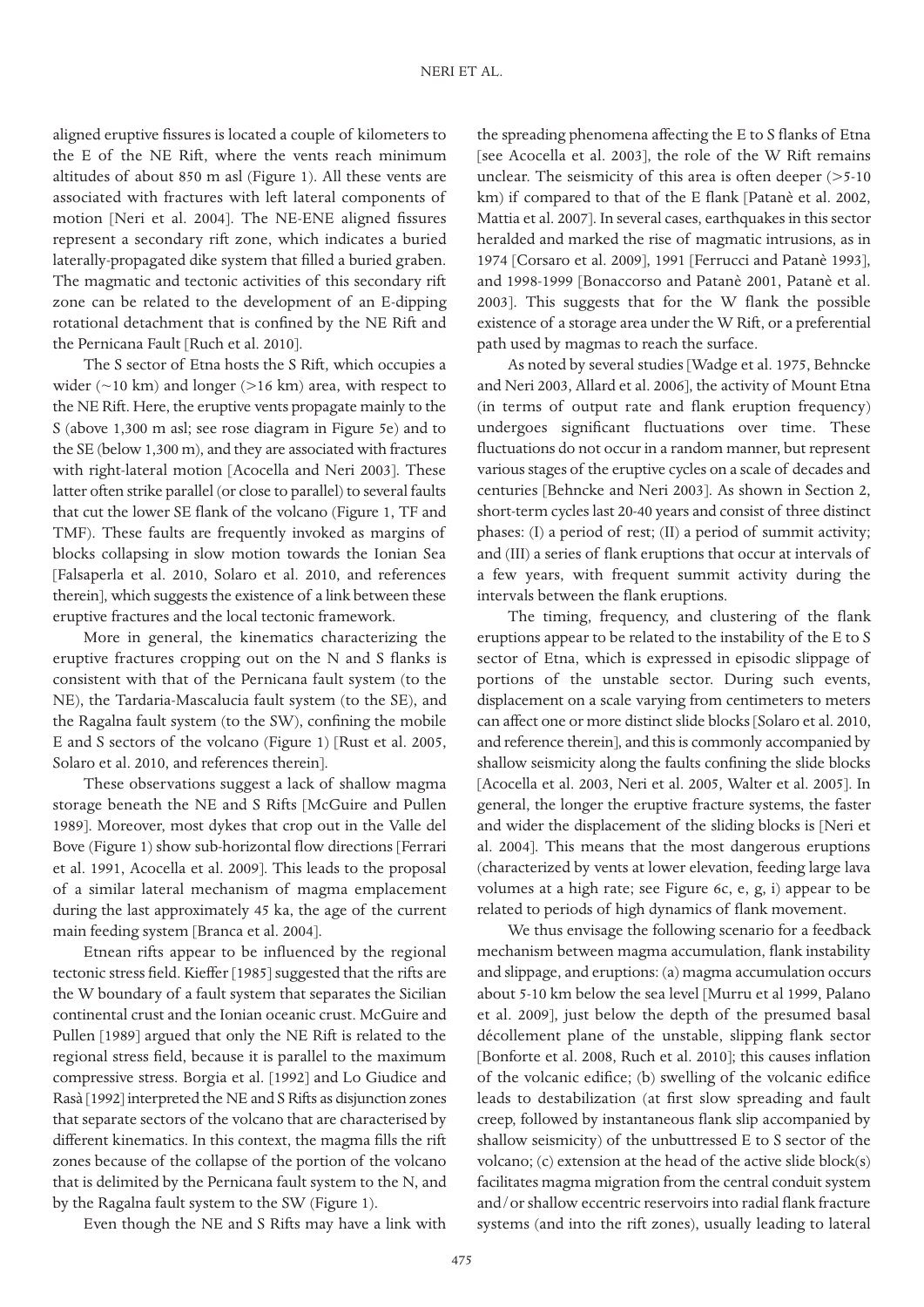### flank eruptions.

The observed patterns over the recent eruptive history of Etna appear therefore to be controlled by the shorterterm cycles, which might be involved in an effective interaction with the shallow structure of the volcano and its unstable portions.

### **5. Conclusions**

In the present study, we have investigated the structural elements of eruptions since 1900 at Etna, with the integration of the database with the main parameters (frequency and strike) of older eruptive fissures (up to approximately 2 ka BP). This approach has allowed us to improve our understanding of the dynamics of the summit and flank eruptions, with an analysis of the possible links with the structural instability that affects the volcano flanks.

At high altitudes (above 2,000 m asl), the eruptive fissures have a scattered orientation, while at lower altitudes, they mainly propagate towards NE, S-SE and W, marking three rift zones. Over the last 110 years, which represents our most complete volcano-tectonic dataset, the flank eruptions lasted a median of 23 days, with eruption rates >5.7 m<sup>3</sup> s<sup>-1</sup>. The mean interval required to develop a steady deformation pattern is 20 h, with fissures that propagate at an average speed of 0.05 ms<sup>-1</sup>. In the N sector, the eruptive fissures developed slightly quicker (0.053 ms−1) and grew for longer (3,825 m), with respect to the fissures that have affected the S sector (velocity, 0.04; length 1,840 m). Conversely, the summit eruptions were usually longer (77 days), with lower eruption rates (1-2 m<sup>3</sup> s<sup>-1</sup>), even if they were occasionally characterized by short-lived violent paroxysms (eruption rate,  $>50-100$  m<sup>3</sup> s<sup>-1</sup>).

Longer eruptive fractures tend to produce higher eruptive rates, greater lava volumes, and longer lava flows. The longest eruptive fractures, moreover, develop wider fracture fields.

The observed patterns in the recent eruptive history of Etna also confirm the existence of a feedback mechanism between magma accumulation, flank instability and eruptions, which consists of: (a) magma accumulation at shallow crustal levels (5-10 km bsl); (b) swelling of the volcanic edifice, leading to the destabilization of the unbuttressed sectors of the volcano; and (c) extension at the head of the active sliding block(s), which facilitates magma migration from the central conduit system into radial flank fracture systems, thus feeding flank eruptions.

The most dangerous eruptions for human activities (characterized by vents at lower elevation, i.e. close to inhabited areas, feeding large lava volumes at high rates) appear to be related to periods of intense dynamics of flank movements, such as in the 1980s and at the beginning of the 21<sup>st</sup> century.

In this framework, continuous monitoring of the volcano-tectonic structures that affect the Etna volcano is an

essential tool to better define the relationships between regional tectonics, flank dynamics and flank volcanic activity, and thus to better understand the modalities (duration, extrusion rates) of flank eruptions, which represent the most dangerous type of eruptive activity at Etna.

**Acknowledgements.** This work was sponsored by the Italian National Civil Defence Department and INGV (Istituto Nazionale di Geofisica e Vulcanologia), project V3-LAVA (RU01–Team 01C). The manuscript benefited from the useful reviews by S. Calvari and R. Sulpizio.

### **References**

- Allard, P., B. Behncke, S. D'Amico, M. Neri and S Gambino (2006). Mount Etna 1993-2005: Anatomy of an evolving eruptive cycle, Earth-Sci. Rev., 78, 85-114; doi: 10.1016/j. earscirev.2006.04.002.
- Acocella, V. and M. Neri (2003). What makes flank eruptions?: The 2001 Etna eruption and the possible triggering mechanisms, B. Volcanol., 65, 517-529; doi: 10.1007/s00445- 003-0280-3.
- Acocella, V., B. Behncke, M. Neri and S. D'Amico (2003). Link between major flank slip and eruptions at Mt. Etna (Italy), Geophys. Res. Lett., 30, 2286; doi: 10.1029/2003GL 018642.
- Acocella, V. and M. Neri (2009). Dike propagation in volcanic edifices: overview and possible developments, Tectonophysics, 471, 67-77; doi: 10.1016/j.tecto.2008.10.002.
- Acocella, V., M. Neri and R. Sulpizio (2009). Dike propagation within active central volcanic edifices: constraints from Somma-Vesuvius, Etna and analogue models, B. Volcanol., 71, 219-223; doi: 10.1007/s00445-008-0258-2.
- Adams, N.K., S.L. de Silva, S. Self, G. Salas, S. Schubring, J.L. Parmenter and K. Arbesman (2001). The physical volcanology of the 1600 eruption of Huaynaputina, southern Peru, B. Volcanol., 62, 493-518.
- Behncke, B. and M. Neri (2003). Cycles and trends in the recent eruptive behaviour of Mount Etna (Italy), Can. J. Earth Sci., 40,1405-1411; doi: 10.1139/E03-052.
- Behncke, B., M. Neri and A. Nagay (2005). Lava flow hazard at Mount Etna (Italy): New data from a GIS-based study, In: Kinematics and Dynamics of Lava Flows, edited by M. Manga and G. Ventura, Spec. Pap. Geol. Soc. Am., 396-13, 187-205; doi: 10.1130/0-8137-2396-5.189.
- Behncke, B., M. Neri, E. Pecora and V. Zanon (2006). The exceptional activity and growth of the Southeast Crater, Mount Etna (Italy), between 1996 and 2001, B. Volcanol., 69, 149-173; doi: 10.1007/s00445-006-0061-x.
- Billi, A., V. Acocella, R. Funiciello, G. Giordano, G. Lanzafame and M. Neri (2003). Mechanisms for ground-surface fracturing and incipient slope failure associated to the July-August 2001 eruption of Mt. Etna, Italy: analysis of ephemeral field data, J. Volcanol. Geoth. Res., 122, 281- 294; doi:10.1016/S0377-0273(02)00507-3.

Bonaccorso, A. and D. Patanè (2001). Shear response to an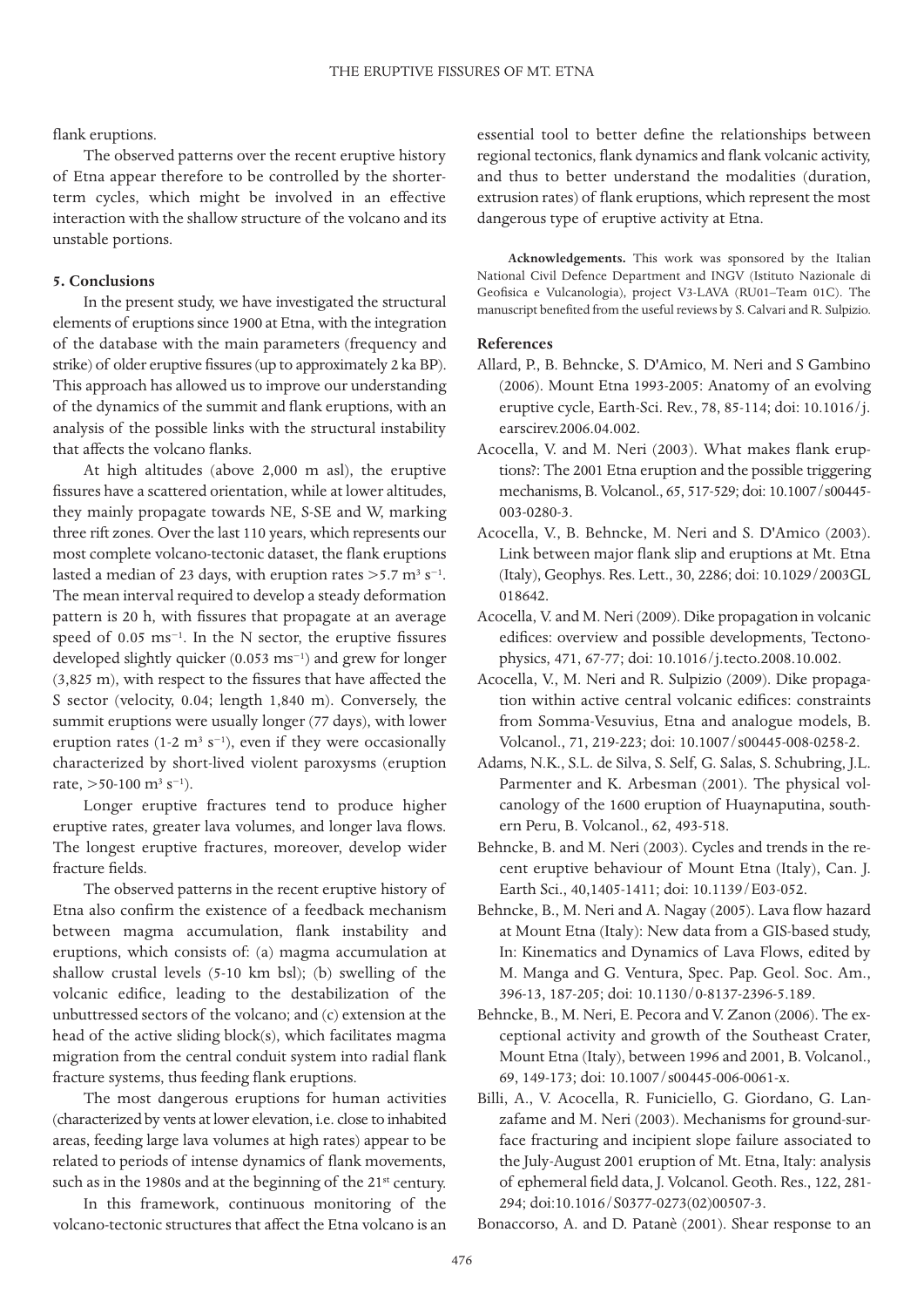intrusive episode at Mt. Etna volcano (January 1998) inferred through seismic and tilt data, Tectonophysics, 334, 61-75; doi: 10.1016/S0040-1951(01)00056-7.

- Bonforte, A., A. Bonaccorso, F. Guglielmino, M. Palano and G. Puglisi (2008). Feeding system and magma storage beneath Mt. Etna, as revealed by recent inflation/deflation cycles, J. Geophys. Res., 113, B05406; doi: 10.1029/2007JB005334.
- Borgia, A., L. Ferrari and G. Pasquarè (1992). Importance of gravitational spreading in the tectonic and volcanic evolution of Mt. Etna, Nature, 357, 231-235.
- Bousquet, J.C. and G. Lanzafame (1986). Déformations compressives quaternaires au bord sud de l'Etna, C. R. Acad. Sc. Paris, 303, 235-240.
- Bousquet, J.C. and G. Lanzafame (2001). Nouvelle interprétation des fractures des éruptions latérales de l'Etna: conséquences pour son cadre tectonique, B. Soc. Géol. Fr., 172, 455-467.
- Branca, S., M. Coltelli and G. Groppelli (2004). Geological evolution of Etna volcano, In: Etna Volcano Laboratory, Geophys. Monogr. Ser., vol. 143, edited by A. Bonaccorso et al., AGU, Washington, D.C., 49-63.
- Branca, S. and P. Del Carlo (2005). Types of eruptions of Etna volcano AD 1670-2003: implications for short-term eruptive behaviour, B. Volcanol., 67, 732-742. doi: 10.1007/ s00445-005-0412-z.
- Corazzato, C. and A. Tibaldi (2006). Fracture control on type, morphology and distribution of parasitic volcanic cones: an example from Mt. Etna, Italy, J. Volcanol. Geoth. Res., 158, 177-194; doi: 10.1016/j.jvolgeores.2006.04.018.
- Corsaro, R., M. Neri and M. Pompilio (2002). Paleo-environmental and volcano-tectonic evolution of the southeastern flank of Mt. Etna during the last 225 ka inferred from volcanic succession of the «Timpe», Acireale, Sicily, J. Volcanol. Geoth. Res., 113, 289-306; doi: 10.1016/S0377- 0273(01)00262-1.
- Corsaro, R.A., L. Miraglia and M. Pompilio (2007). Petrologic evidence of a complex plumbing system feeding the July-August 2001 eruption of Mt. Etna, Sicily, Italy, B. Volcanol., 69, 401-421.
- Corsaro, R.A., N. Métrich, P. Allard, D. Andronico, L. Miraglia and C. Fourmentraux (2009). The 1974 flank eruption of Mount Etna: An archetype for deep dike-fed eruptions at basaltic volcanoes and a milestone in Etna's recent history., J. Geophys. Res., 114, B07204; doi: 10.1029/ 2008JB006013.
- Crisci, G.M., S. Gregorio, R. Rongo, M. Scarpelli, W. Spataro and S. Calvari (2003). Revisiting the 1669 Etnean eruptive crisis using a cellular automata model and implications for volcanic hazard in the Catania area, J. Volcanol. Geoth. Res., 123, 211-230; doi: 10.1016/S0377-0273(03)00037-4.
- Crisci, G.M., M.V. Avolio, B. Behncke, D. D'Ambrosio, S. Di Gregorio, V. Lupiano, M. Neri, R. Rongo and W. Spataro (2010). Predicting the impact of lava flows at Mount Etna,

J. Geophys. Res., 115, B04203; doi: 10.1029/2009JB006431.

- Cristofolini, R., F. Lentini, G. Patanè and R. Rasà (1979). Integrazione di dati geologici, geofisici, e metrologici per la stesura di un profilo crostale in corrispondenza dell'Etna, B. Soc. Geol. Ital., 98, 239-247.
- Cronin, S.J., M. Bebbington and C.D. Lai (2001). A probabilistic assessment of eruption recurrence of Taveuni volcano, Fiji, B. Volcanol., 63, 274-288.
- Falsaperla, S., F. Cara, A. Rovelli, M. Neri, B. Behncke and V. Acocella (2010), Effects of the 1989 fracture system in the dynamics of the upper SE flank of Etna revealed by volcanic tremor data: the missing link?, J. Geophys. Res., 115, B11306; doi: 10.1029/2010JB007529.
- Favalli, M., D. Karátson, F. Mazzarini, M.T. Pareschi and E. Boschi (2009). Morphometry of scoria cones located on a volcano flank: a case study from Mt. Etna volcano (Italy), based on high-resolution LiDAR data, J. Volcanol. Geoth. Res., 186, 320-330; doi: 10.1016/j.jvolgeores.2009.07.011.
- Ferrari, L., V.H. Garduño and M. Neri (1991). I dicchi della valle del Bove, Etna: un metodo per stimare le dilatazioni di un apparato vulcanico, Mem. Soc. Geol. Ital., 47, 495-508.
- Ferrucci, F. and D. Patanè (1993). Seismic activity accompanying the outbreak of the 1991-1993 eruption of Mt Etna (Italy), J. Volcanol. Geoth. Res., 57, 125-135.
- Geshi, N., T. Shimano, T. Chiba and S. Nakada (2002). Caldera collapse during the 2000 eruption of Miyakejima volcano, Japan, B. Volcanol., 64, 55-68.
- Geshi, N., S. Kusumoto and A. Gudmundsson (2010). Geometric difference between non-feeder and feeder dikes, Geology, 38, 195-198; doi: 10.1130/G30350.1.
- Guest, J.E. and J.B. Murray (1979). An analysis of hazard from Mount Etna volcano, J. Geol. Soc. London, 136, 347-354.
- Gudmundsson, A. (1987). Lateral magma flow, caldera collapse and a mechanism of large eruptions in Iceland, J. Volcanol. Geoth. Res., 34, 65-78.
- Gudmundsson, A. (1995). Infrastructure and mechanics of volcanic systems in Iceland, J. Volcanol. Geoth. Res., 64, 1-22.
- Gudmundsson, A. (1998). Magma chambers modeled as cavities explain the formation of rift zone central volcanoes and their eruption and intrusion statistics, J. Geophys. Res., 103, 7401-7412.
- Holcomb, R.T. (1987). Eruptive history and long-term behaviour of Kilauea volcano, USGS Prof. Pap. 1350, 261-350.
- Jonsson, S., H. Zebker, P. Cervelli, P. Segall, H. Garbeil, P. Mouginis-Mark and S. Rowland (1999). A shallow-dipping dike fed the 1995 flank eruption at Fernandina volcano, Galapagos, observed by satellite radar interferometry, Geophys. Res. Lett., 26, 1077-1080.
- Kemmerling, G.L.L. (1922). De G. Sěmeroe, de G. Bråmå en de G. Lamongan in het begin van 1920, Vulkanologische Mededelingen, 4, 40 pp.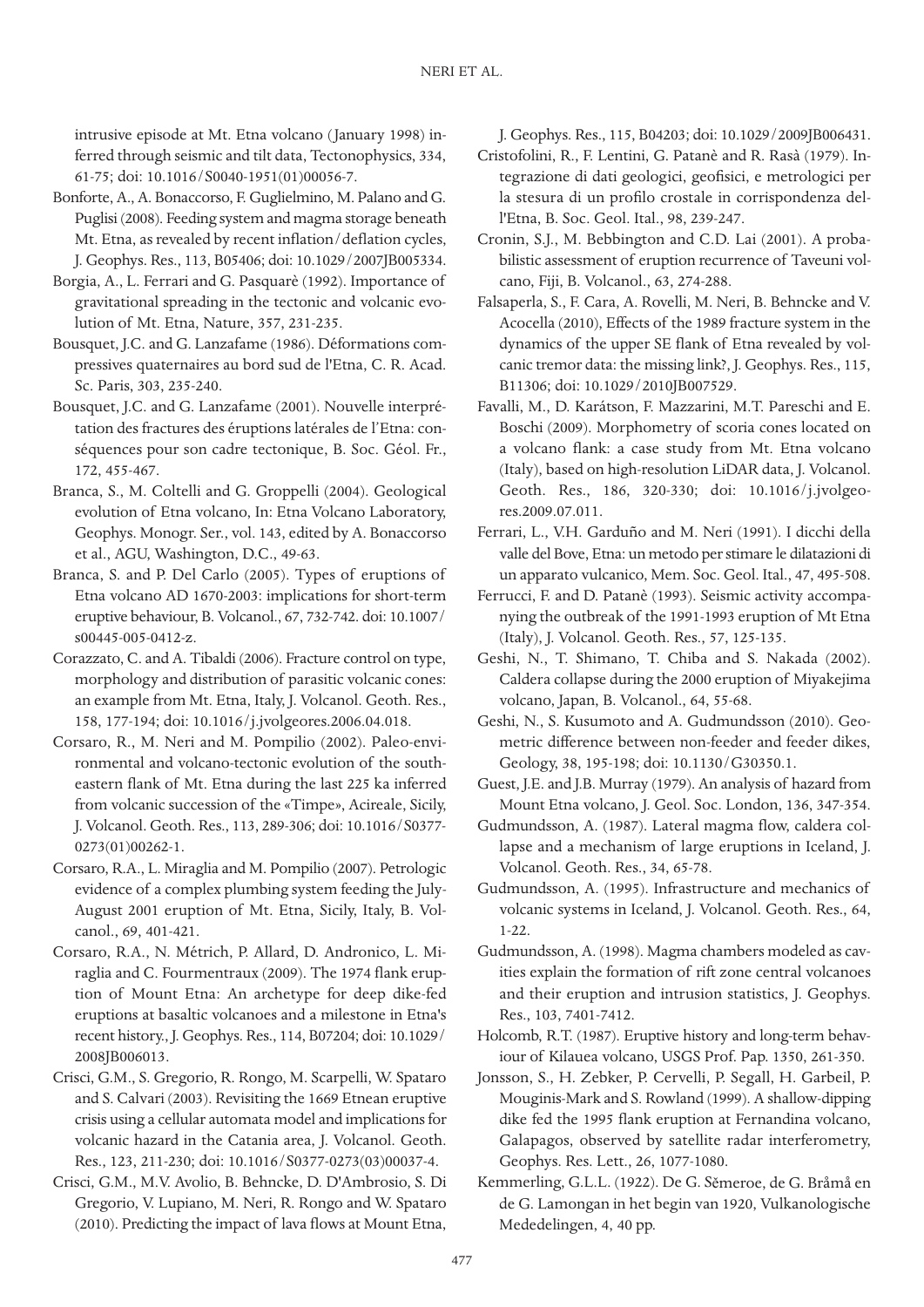- Kieffer, G. (1985). Évolution structurale et dynamique d'un grand volcan polygénique: stade d'édification et activité actuelle de l'Etna, PhD thesis, Univ Clermont-Ferrand II, 497 pp.
- Lanzafame, G., A. Leonardi, M. Neri and D. Rust (1997). Late overthrust of the Appenine-Maghrebian Chain at the NE periphery of Mt. Etna, Italy, C.R. Acad. Sc. Paris, 324, 325-332.
- Lanzafame, G., M. Neri, V. Acocella, A. Billi, R. Funiciello and G. Giordano (2003). July-August 2001 Etna eruption: deformative pattern and its significance, J. Geol. Soc. London, 160, 531-544; doi: 10.1144/0016-764902-151.
- Lentini, F. (1982), The geology of the Mt. Etna basement, Mem. Soc. Geol. It., 23, 7-25.
- Lockwood, J.P., J.J. Dvorak, T.T. English, R.Y. Koyanagi, A.T. Okamura, M.L. Summers and W.R. Tanigawa (1987). Mauna Loa 1974-1984. A decade of intrusive and extrusive activity, USGS Prof .Pap. 1350, 537-570.
- Lo Giudice, E. and R. Rasà (1992). Very shallow earthquakes and brittle deformation in active volcanic areas. The Etnean region as an example, Tectonophysics, 202, 257-268.
- Mattia, M., D. Patanè, M. Aloisi and M. Amore (2007). Faulting on the western flank of Mt Etna and magma intrusions in the shallow crust, Terra Nova, 19, 89-94; doi: 10.1111/j.1365-3121.2006.00724.x.
- McClelland, L., T. Simkin, M. Summers, E. Nielsen and T.C. Stein (1989). Global volcanism, 1975-1985, Prentice Hall, 657 pp.
- McGuire, W.J. and A.D. Pullen (1989). Location and orientation of eruptive fissures and feeder dykes at Mount Etna; influence of gravitational and regional tectonic stress regimes, J. Volcanol. Geoth. Res., 38, 325-344; doi: 10.1016/0377-0273(89)90046-2.
- Monaco, C. and L. Tortorici (2000). Active faulting in the Calabrian arc and eastern Sicily, J. Geodyn., 29, 407-424.
- Murray, J.B. and A.D. Pullen (1984). Three dimensional model of feeder conduit of the 1983 eruption of Mount Etna volcano, from ground deformation measurements, B. Volcanol., 47, 1145-1163.
- Murru, M., C. Montuori, M. Wyss and E. Privitera (1999). The locations of magma chambers at Mt. Etna, Italy, mapped by b-values, Geophys. Res. Lett., 26, 2553-2556.
- Neri, M., V. Acocella and B. Behncke (2004). The role of the Pernicana fault system in the spreading of Mt. Etna (Italy) during the 2002-2003 eruption, B. Volcanol., 66, 417-430; doi: 10.1007/s00445-003-0322-x.
- Neri, M., V. Acocella, B. Behncke, V. Maiolino, A. Ursino and R. Velardita (2005). Contrasting triggering mechanisms of the 2001 and 2002-2003 eruptions of Mount Etna (Italy), J. Volcanol. Geoth. Res., 144, 235-255; doi: 10.1016/j.jvolgeores.2004.11.025.
- Neri, M. and V. Acocella (2006). The 2004-05 Etna eruption: implications for flank deformation and structural behav-

iour of the volcano, J. Volcanol. Geoth. Res., 158, 195-206; doi: 10.1016/j.jvolgeores.2006.04.022.

- Neri, M., G. Lanzafame and V. Acocella (2008a). Dike emplacement and related hazard in volcanoes with sector collapse: the 2007 Stromboli eruption, J. Geol. Soc. London, 165, 883-886; doi: 10.1144/0016-76492008-002.
- Neri, M., F. Mazzarini, S. Tarquini, M. Bisson, I. Isola, B. Behncke and M.T. Pareschi (2008b). The changing face of Mount Etna's summit area documented with LiDAR technology, Geophys. Res. Lett., 35, L09305; doi: 10.1029/ 2008GL033740.
- Neri, M., F. Casu, V. Acocella, G. Solaro, S. Pepe, P. Berardino, E. Sansosti, T. Caltabiano, P. Lundgren and R. Lanari (2009). Deformation and eruptions at Mt. Etna (Italy): a lesson from 15 years of observations, Geophys. Res. Lett., 36, L02309; doi: 10.1029/2008GL036151.
- Palano, M., S. Gresta and G. Puglisi (2009). Time-dependent deformation of the eastern flank of Mt. Etna: After-slip or viscoelastic relaxation?, Tectonophysics, 473, 300-311; doi: 10.1016/j.tecto.2009.02.047.
- Patanè, D., C. Chiarabba, O. Cocina, P. De Gori, M. Moretti and E. Boschi (2002). Tomographic images and 3D earthquake locations of the seismic swarm preceding the 2001 Mt. Etna eruption: evidence for a dyke intrusion, Geophys. Res. Lett., 29, 1497; doi: 10.1029/2001GL014391.
- Patanè, D., C. Chiarabba, P. De Gori and A. Bonaccorso (2003). Magma ascent and the pressurization of Mt. Etna's volcanic system, Science, 299, 2061-2063.
- Peltier, A., V. Famin, P. Bachèlery, V. Cayol, Y. Fukushima and T. Staudacher (2008). Cyclic magma storage and transfers at Piton de La Fournaise volcano (La Réunion hotspot) inferred from deformation and geochemical data, J. Volcanol. Geoth. Res., 270, 180-188; doi: 10.1016/j.epsl. 2008.02.042.
- Pollard, D.D., P.T. Delaney, W.A. Duffield, E.T. Endo and A.T. Okamura (1983). Surface deformation in volcanic rift zones, Tectonophysics, 94, 541-584.
- Rittmann, A. (1973). Structure and evolution of Mount Etna, Phil. Trans. Roy. Soc., London, 274, A, 5-16.
- Romano, R. and C. Sturiale (1982). The historical eruptions of Mt. Etna (volcanological data), Mem. Soc. Geol. It., 23, 27-48.
- Rubin, A.M. and D.D. Pollard (1987). Origins of blade-like dikes in volcanic rift zones, USGS Prof. Pap. 1350, 1449- 1470.
- Ruch J., V. Acocella, F. Storti, M. Neri, S. Pepe, G. Solaro and E. Sansosti (2010). Detachment depth of an unstable volcano revealed by rollover deformation: an integrated approach at Mt. Etna, Geophys. Res. Lett., 37, L16304; doi: 10.1029/2010GL044131.
- Rust, D., B. Behncke, M. Neri and A. Ciocanel (2005). Nested zones of instability in the Mount Etna volcanic edifice, Sicily, J. Volcanol. Geoth. Res., 144, 137-153; doi: